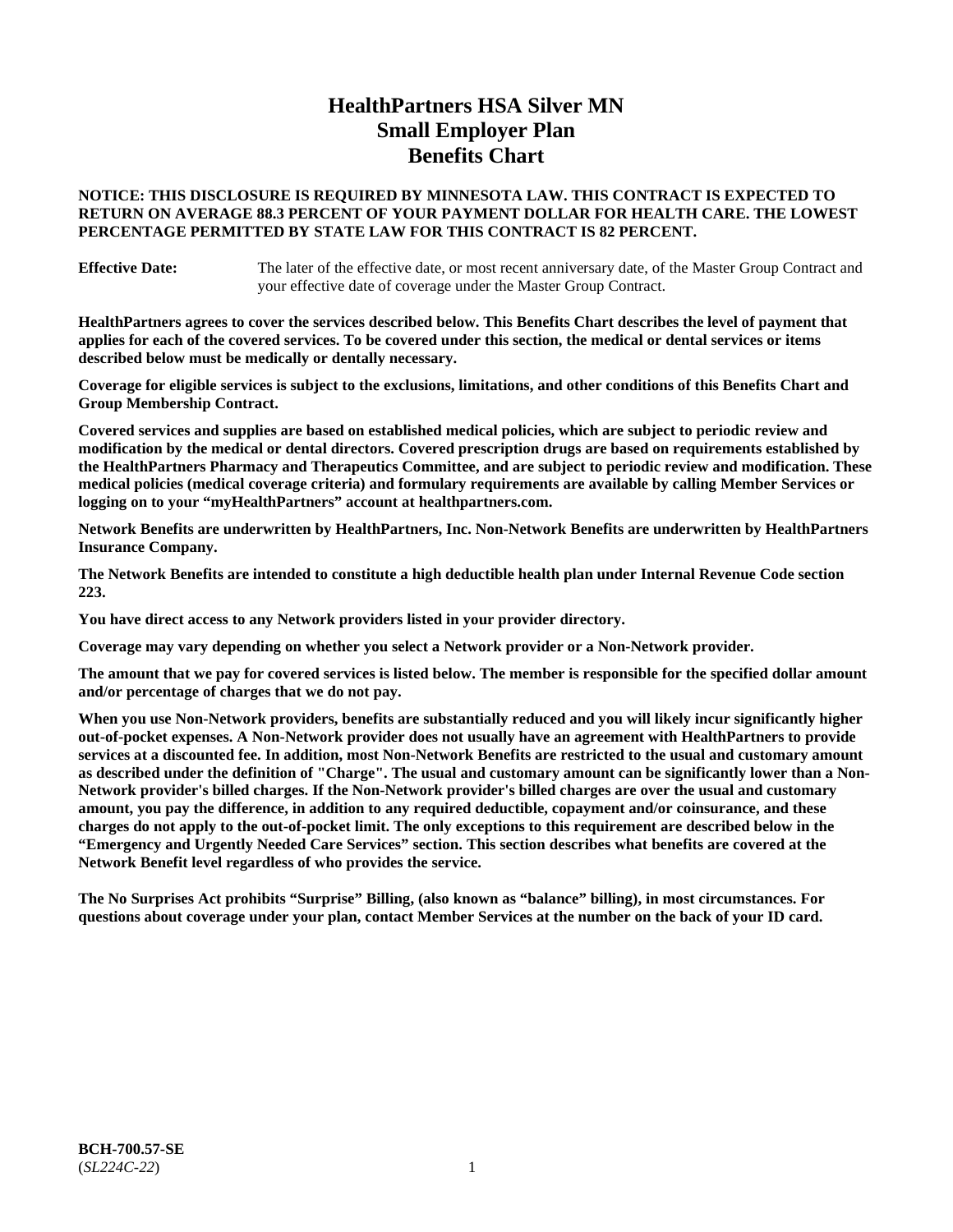# **These definitions apply to this Benefits Chart. They also apply to the Contract.**

| <b>Biosimilar Drugs:</b> | A prescription drug, approved by the Food and Drug Administration (FDA), that the FDA has<br>determined is biosimilar to and interchangeable with a biological brand name drug. Biosimilar<br>drugs are not considered generic drugs and are not covered under the generic drug benefit.                                                                                                                                                                                                                                                                                                                                           |
|--------------------------|------------------------------------------------------------------------------------------------------------------------------------------------------------------------------------------------------------------------------------------------------------------------------------------------------------------------------------------------------------------------------------------------------------------------------------------------------------------------------------------------------------------------------------------------------------------------------------------------------------------------------------|
| <b>Brand Name Drug:</b>  | A prescription drug, approved by the Food and Drug Administration (FDA), that is manufactured,<br>sold, or licensed for sale under a trademark by the pharmaceutical company that originally<br>researched and developed the drug. Brand name drugs have the same active-ingredient formula as<br>the generic version of the drug. However, generic drugs are manufactured and sold by other drug<br>manufacturers and are generally not available until after the patent on the brand name drug has<br>expired. A few brand name drugs may be covered at the generic drug benefit level if this is<br>indicated on the formulary. |
| <b>Calendar Year:</b>    | This is the 12-month period beginning 12:01 A.M. Central Time, on January 1, and ending 12:00<br>A.M. Central Time of the next following December 31.                                                                                                                                                                                                                                                                                                                                                                                                                                                                              |
| <b>Charge:</b>           | For covered services delivered by participating network providers, this is the provider's discounted<br>charge for a given medical/surgical service, procedure or item.                                                                                                                                                                                                                                                                                                                                                                                                                                                            |
|                          | For covered services delivered by non-network providers, a contracted rate may apply if such<br>arrangement is available to HealthPartners.                                                                                                                                                                                                                                                                                                                                                                                                                                                                                        |
|                          | For the Usual and Customary charge for covered services delivered by non-network providers, our<br>payment is calculated using one of the following options to be determined at HealthPartners'<br>discretion: 1) a percentage of the Medicare fee schedule; 2) a comparable schedule if the services<br>is not on the Medicare fee schedule; 3) a commercially reasonable rate for such service.                                                                                                                                                                                                                                  |
|                          | The Usual and Customary Charge is the maximum amount allowed that we consider in the<br>calculation of the payment of charges incurred for certain covered services. You must pay for any<br>charges above the usual and customary charge, and they do not apply to the out-of-pocket limit.                                                                                                                                                                                                                                                                                                                                       |
|                          | A charge is incurred for covered ambulatory medical and surgical services, on the date the service<br>or item is provided. A charge is incurred for covered inpatient services, on the date of admission to<br>a hospital. To be covered, a charge must be incurred on or after the member's effective date and<br>on or before the termination date.                                                                                                                                                                                                                                                                              |
| Copayment/Coinsurance:   | The specified dollar amount, or percentage, of charges incurred for covered services, which we do<br>not pay, but which a member must pay, each time a member receives certain medical services,<br>procedures or items. Our payment for those covered services or items begins after the copayment<br>or coinsurance is satisfied. Covered services or items requiring a copayment or coinsurance are<br>specified in this Benefits Chart.                                                                                                                                                                                        |
|                          | For services provided by a network provider:                                                                                                                                                                                                                                                                                                                                                                                                                                                                                                                                                                                       |
|                          | An amount which is listed as a flat dollar copayment is applied to a network provider's discounted<br>charges for a given service. However, if the network provider's discounted charge for a service or<br>item is less than the flat dollar copayment, you will pay the network provider's discounted charge.<br>An amount which is listed as a percentage of charges or coinsurance is based on the network<br>provider's discounted charges, calculated at the time the claim is processed, which may include an<br>agreed upon fee schedule rate for case rate or withhold arrangements.                                      |
|                          | For services provided by a non-network provider:                                                                                                                                                                                                                                                                                                                                                                                                                                                                                                                                                                                   |
|                          | Any copayment or coinsurance is applied to the lesser of the provider's charges or the usual and<br>customary charge for a service.                                                                                                                                                                                                                                                                                                                                                                                                                                                                                                |
|                          | A copayment or coinsurance is due at the time a service is provided, or when billed by the<br>provider. The copayment or coinsurance applicable for a scheduled visit with a network provider<br>will be collected for each visit, late cancellation and failed appointment. Services may not be<br>withheld for failure to pay a deductible or coinsurance at or prior to the time of service.                                                                                                                                                                                                                                    |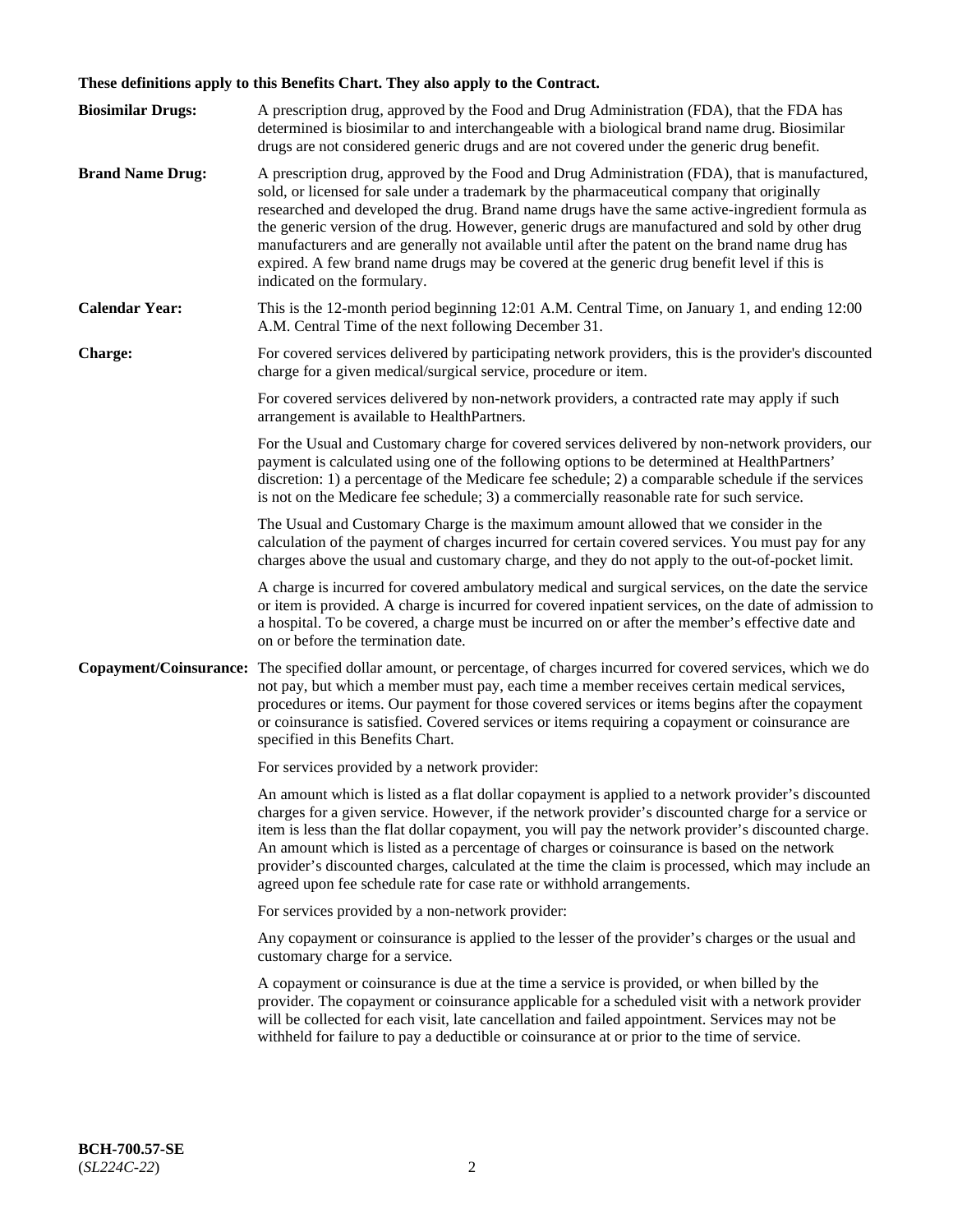| Deductible: | The specified dollar amount of charges incurred for covered services, which we do not pay, but a<br>member or a family has to pay first in a calendar year. Our payment for those services or items<br>begins after the deductible is satisfied. For network providers, the amount of the charges that apply<br>to the deductible are based on the network provider's discounted charges, calculated at the time<br>the claim is processed, which may include an agreed upon fee schedule rate for case rate or<br>withhold arrangements. For non-network providers, the amount of charges that apply to the<br>deductible are the lesser of the provider's charges or the usual and customary charge for a service.                                                                                                                                                                                                                                                                                                                                                                                                                                                                                                                                             |
|-------------|------------------------------------------------------------------------------------------------------------------------------------------------------------------------------------------------------------------------------------------------------------------------------------------------------------------------------------------------------------------------------------------------------------------------------------------------------------------------------------------------------------------------------------------------------------------------------------------------------------------------------------------------------------------------------------------------------------------------------------------------------------------------------------------------------------------------------------------------------------------------------------------------------------------------------------------------------------------------------------------------------------------------------------------------------------------------------------------------------------------------------------------------------------------------------------------------------------------------------------------------------------------|
|             | Any amounts paid or reimbursed by a third party, including but not limited to: point of service<br>rebates, manufacturer coupons, manufacturer debit cards or other forms of direct reimbursement to<br>a member for a product or service, will not apply toward your deductible, to the extent permitted<br>under state and federal law.                                                                                                                                                                                                                                                                                                                                                                                                                                                                                                                                                                                                                                                                                                                                                                                                                                                                                                                        |
|             | Your plan has an embedded deductible. This means once a member meets the individual<br>deductible, the plan begins paying benefits for that person. If two or more members of the family<br>meet the family deductible, the plan begins paying benefits for all members of the family,<br>regardless of whether each member has met the individual deductible. However, a member may<br>not contribute more than the individual deductible toward the family deductible.                                                                                                                                                                                                                                                                                                                                                                                                                                                                                                                                                                                                                                                                                                                                                                                         |
|             | All services are subject to the deductible unless otherwise indicated below in this Benefits Chart.                                                                                                                                                                                                                                                                                                                                                                                                                                                                                                                                                                                                                                                                                                                                                                                                                                                                                                                                                                                                                                                                                                                                                              |
| Formulary:  | This is a current list, which may be revised from time to time, of formulary prescription drugs,<br>medications, equipment and supplies covered by us as indicated in the Benefits Chart which are<br>covered at the highest benefit level. Some drugs may require prior authorization to be covered as<br>formulary drugs. You may be granted an exception to the formulary that is available to you upon<br>request. These guidelines and procedures include exceptions to the formulary for anti-psychotic<br>prescription drugs prescribed to treat emotional disturbances or mental illness if your health care<br>provider (1) indicates to the dispensing pharmacist, orally or in writing, that the prescription must<br>be dispensed as indicated and (2) certifies in writing to us that the prescribed drug will best treat<br>your condition. Also, you may continue to receive certain non-formulary prescription drugs for<br>diagnosed mental illness or emotional disturbance when our formulary changes or you change<br>health plans for up to one year following the change. We also have written guidelines and<br>procedures for granting formulary exceptions for other drugs that are available to you upon request<br>or on our website. |
|             | HMO Formulary Exception Process (including antipsychotic drugs). If you are prescribed a<br>drug, we must promptly grant you an exception to our formulary when your health care provider<br>indicates to us that:                                                                                                                                                                                                                                                                                                                                                                                                                                                                                                                                                                                                                                                                                                                                                                                                                                                                                                                                                                                                                                               |
|             | (1) the formulary drug causes an adverse reaction to the patient;<br>(2) the formulary drug is contraindicated for the patient; or<br>(3) the health care provider demonstrates that the prescription drug must be dispensed as written<br>to provide maximum medical benefit to the patient.                                                                                                                                                                                                                                                                                                                                                                                                                                                                                                                                                                                                                                                                                                                                                                                                                                                                                                                                                                    |
|             | The formulary, and information on drugs that require authorization, are available by calling<br>Member Services or logging on to your "myHealthPartners" account at healthpartners.com.                                                                                                                                                                                                                                                                                                                                                                                                                                                                                                                                                                                                                                                                                                                                                                                                                                                                                                                                                                                                                                                                          |
|             | Formulary Changes. The formulary may change throughout the year. If you are affected by a<br>formulary change, you will receive at least 30 days' advanced notice of that change, and you<br>may request a formulary exception.                                                                                                                                                                                                                                                                                                                                                                                                                                                                                                                                                                                                                                                                                                                                                                                                                                                                                                                                                                                                                                  |
|             |                                                                                                                                                                                                                                                                                                                                                                                                                                                                                                                                                                                                                                                                                                                                                                                                                                                                                                                                                                                                                                                                                                                                                                                                                                                                  |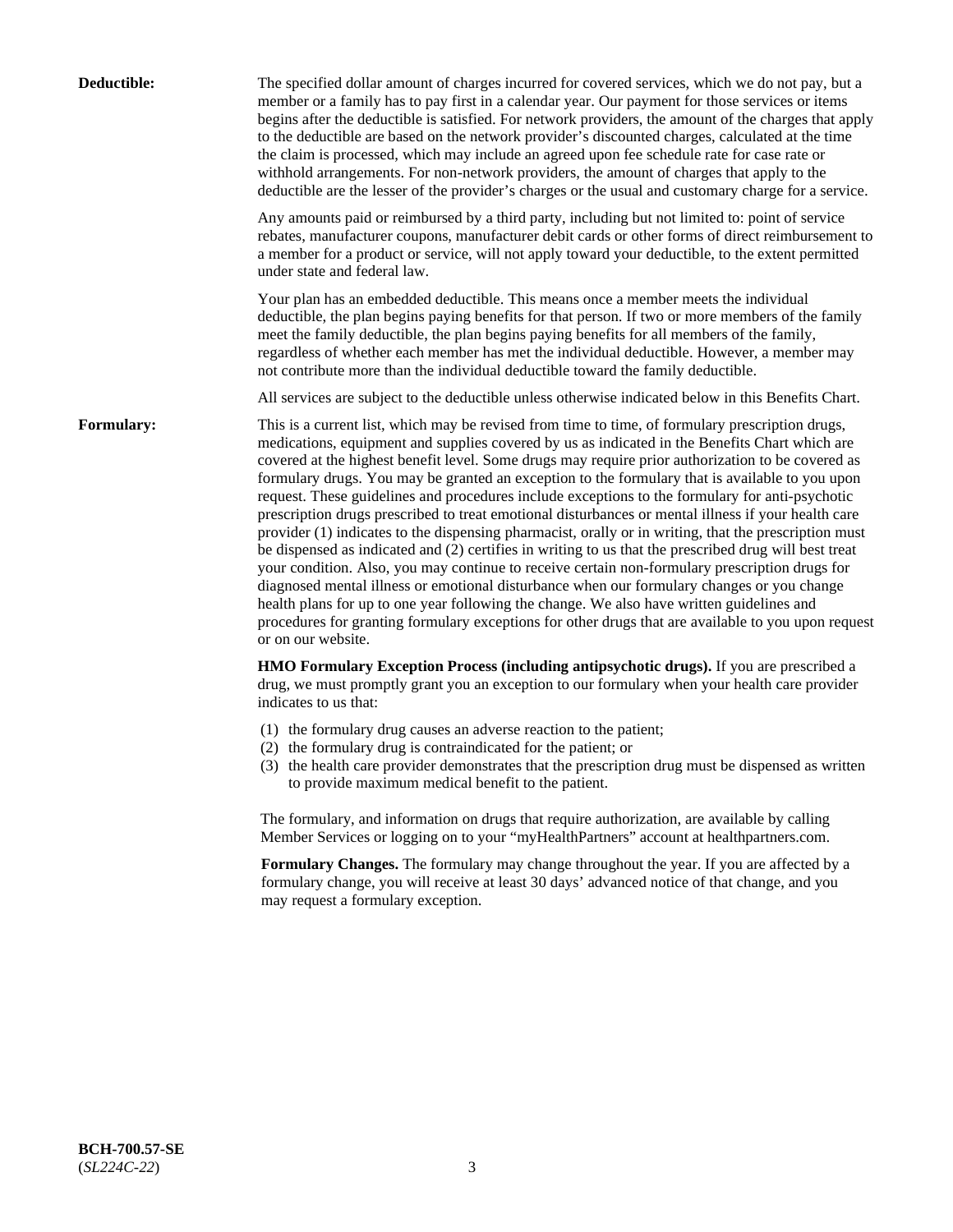### **Federal Formulary Exception Process:**

If you are prescribed a drug that is not included on the formulary and your plan does not cover nonformulary drugs, you, your designee or your prescribing physician may request a review through our formulary exception process, which includes external review. This process is described below.

- **1. Standard Exception Request.** If your provider prescribes a drug that is not on our formulary, you may submit a standard exception request. If you, your designee or your prescribing provider submit a standard exception request, we must make our coverage determination and notify you within 72 hours of our receipt of the request. If we grant the exception to cover the drug, we are required to cover the drug for the duration of the prescription, including refills.
- **2. Expedited Exception Request.** If your provider prescribes a drug that is not on our formulary, you may submit an expedited exception request if there are exigent circumstances. Exigent circumstances exist when you are suffering from a health condition that may seriously jeopardize your life, health, or ability to regain maximum function or when you are undergoing a current course using a nonformulary drug. If you, your designee or your prescribing provider submit an expedited exception request, we must make our coverage determination and notify you within 24 hours of our receipt of the request. If we grant the exception to cover the drug, we are required to cover the drug for the duration of the prescription, including refills. If we grant an exception based on exigent circumstances, we must cover the drug for the duration of the exigency.
- **3. Federal External Review Exception Request.** If coverage of a drug is denied after an exception request review under items 1. or 2. above, you, your designee, or your prescribing provider may request an external review exception request. If the initial request was a standard exception request, we must notify you or your designee and the prescribing provider of the coverage determination within 72 hours of our receipt of your request for external review. If the initial request was an expedited exception request, we must notify you or your designee and the prescribing provider of the coverage determination within 24 hours our receipt of your request for external review. If you are granted an exception after the external review exception request, we are required to cover the drug for the duration of the prescription, if the initial request was a standard exception request. If the initial request was an expedited exception request, we must provide coverage for the duration of the exigency.
- **4. State External Review Request.** If coverage of the drug is denied after a federal external review exception request under item 3. above, you may request an external review under the "Disputes and Complaints" section, "External Complaints Procedures" in the Group Membership Contract.
- **Generic Drug:** A prescription drug, approved by the Food and Drug Administration (FDA) that the FDA has determined is comparable to a brand name drug product in dosage form, strength, route of administration, quality, intended use and documented bioequivalence. Generally, generic drugs cost less than brand name drugs. Some brand name drugs may be covered at the generic drug benefit level if this is indicated on the formulary.
- **Non-Formulary Drug:** This is a prescription drug approved by the Food and Drug Administration (FDA) that is not on the formulary, is medically necessary and is not investigative or otherwise excluded under this Benefits Chart.
- **Out-of-Pocket Expenses:** You pay the specified copayments/coinsurance and deductibles applicable for particular services, subject to the out-of-pocket limit described below. These amounts are in addition to the monthly enrollment payments.
- **Out-of-Pocket Limit:** You pay the copayments/coinsurance and deductibles for covered services, to the individual or family out-of-pocket limit. Thereafter we cover 100% of the charges incurred for all other covered services, for the rest of the calendar year. You pay amounts greater than the out-of-pocket limit if you exceed any visit or day limits.

Non-Network Benefits above the usual and customary charge (see definition of charge above) do not apply to the out-of-pocket limit.

Non-Network benefits for transplant surgery do not apply to the out-of-pocket limit.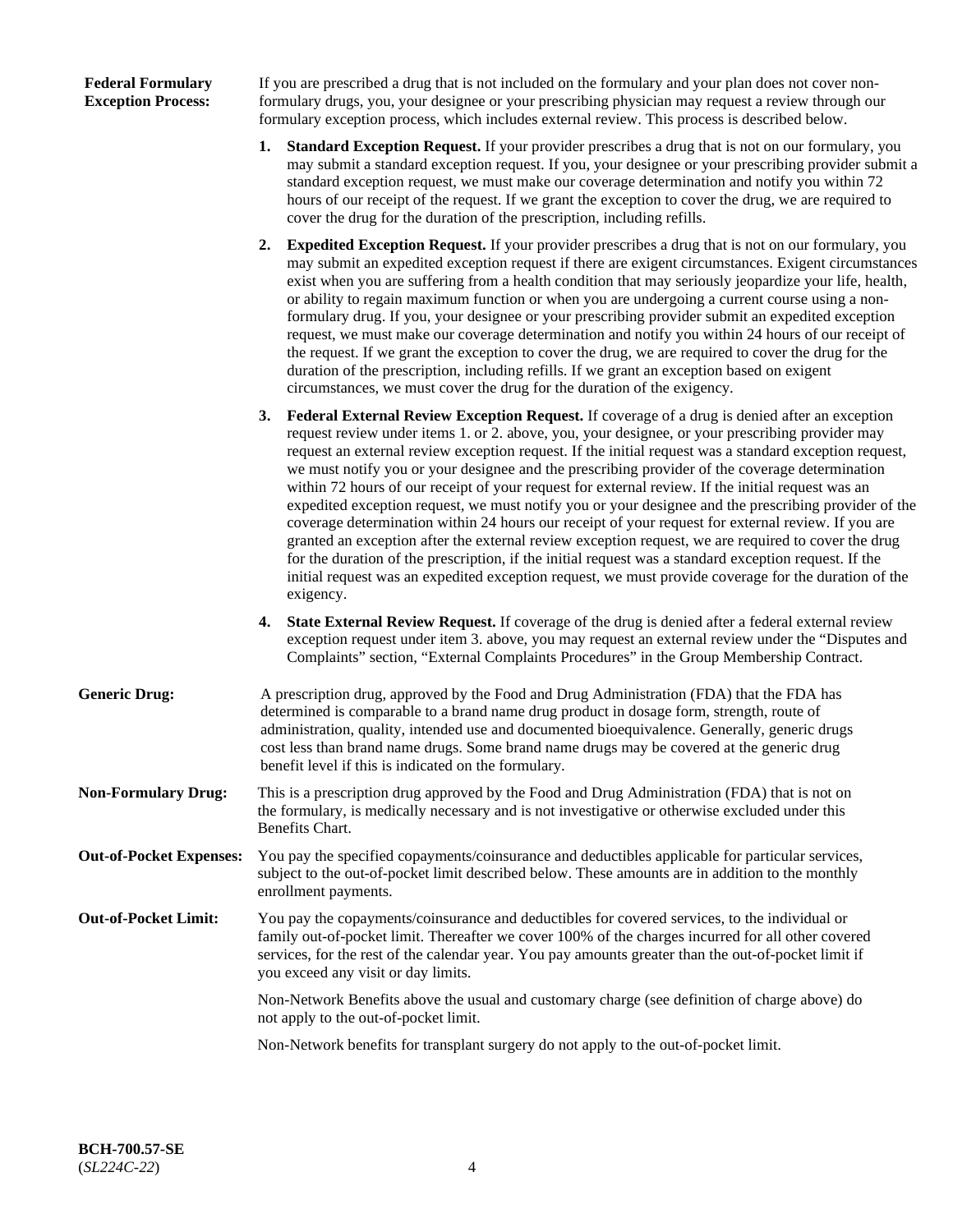Any amounts paid or reimbursed by a third party, including but not limited to: point of service rebates, manufacturer coupons, manufacturer debit cards or other forms of direct reimbursement to a member for a product or service, will not apply as an out of pocket expense, to the extent permitted under state and federal law. You are responsible to keep track of the out-of-pocket expenses. Contact our Member Services department for assistance in determining the amount paid by the enrollee for specific eligible services received. Claims for reimbursement under the out-of-pocket limit provisions are subject to the same time limits and provisions described under the "Claims Provisions" section of the **Contract Preventive Drug List:** The Preventive Drug List specifies certain drugs and certain diabetic supplies that are eligible to be covered without being subject to your deductible under federal HSA rules. This is a current list, which may be revised from time to time, of certain formulary preventive prescription drugs and certain diabetic supplies, covered under the Plan as indicated in the Benefits Chart. This list does not include preventive drugs that we are required to cover at 100%, not subject to your deductible, under the ACA preventive guidelines. The Preventive Drug List is available by logging onto your **"**myHealthPartners account athealthpartners.com or by calling Member Services. **Specialty Drug List:** This is a current list, which may be revised from time to time, of prescription drugs, medications, equipment and supplies, which are typically bio-pharmaceuticals. The purpose of a specialty drug list is to facilitate enhanced monitoring of complex therapies used to treat specific conditions. Specialty drugs are covered by us as indicated in this Benefits Chart. The specialty drug list is available by calling Member Services or logging on to your "*my*HealthPartners" account at [healthpartners.com](https://www.healthpartners.com/hp/index.html)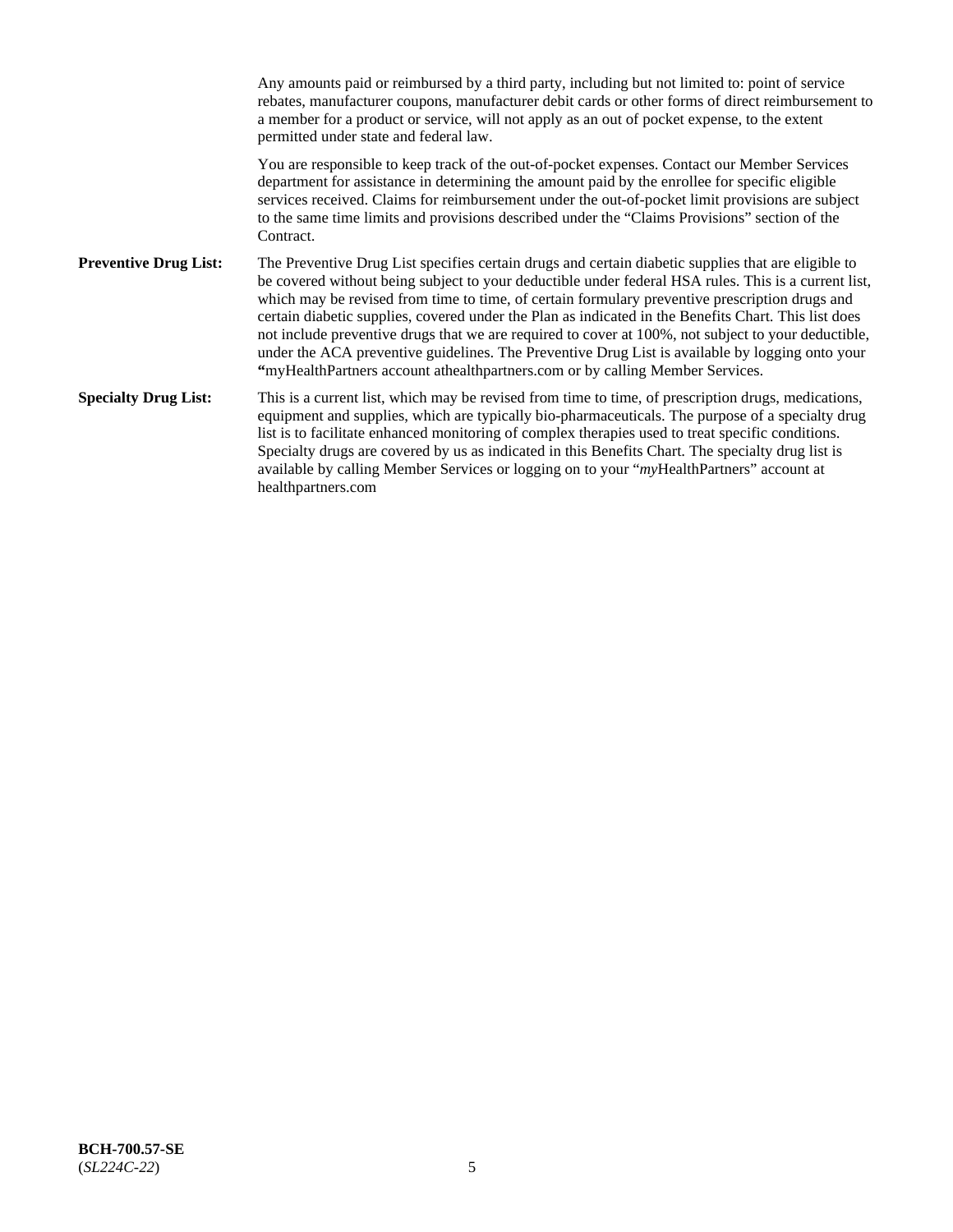## **DEDUCTIBLES AND OUT-OF-POCKET LIMITS**

### **Individual Calendar Year Deductible**

| <b>Network Benefits</b> | <b>Non-Network Benefits</b> |
|-------------------------|-----------------------------|
| \$3,000                 | \$10,000                    |

### **Family Calendar Year Deductible**

| Network Benefits | <b>Non-Network Benefits</b> |
|------------------|-----------------------------|
| \$6,000          | \$20,000                    |

Separate deductibles must be satisfied under the Network Benefits and Non-Network Benefits.

Your plan has an embedded deductible. This means once a member meets the individual deductible, the plan begins paying benefits for that person. If two or more members of the family meet the family deductible, the plan begins paying benefits for all members of the family, regardless of whether each member has met the individual deductible. However, a member may not contribute more than the individual deductible toward the family deductible.

Any amounts paid or reimbursed by a third party, including but not limited to: point of service rebates, manufacturer coupons, debit cards or other forms of direct reimbursement to a member for a product or service, will not apply toward your deductible, to the extent permitted under state and federal law.

#### **Individual Calendar Year Out-of-Pocket Limit**

| <b>Network Benefits</b> | <b>Non-Network Benefits</b> |
|-------------------------|-----------------------------|
| \$6,000                 | \$30,000                    |

#### **Family Calendar Year Out-of-Pocket Limit**

| <b>Network Benefits</b> | <b>Non-Network Benefits</b> |
|-------------------------|-----------------------------|
| \$12,000                | \$60,000                    |

Separate Out-of-Pocket Limits must be satisfied under the Network Benefits and Non-Network Benefits.

Non-Network Benefits above the usual and customary charge will not apply toward the individual or family out-of-pocket limit.

Non-Network benefits for transplant surgery do not apply to the out-of-pocket limit.

Any amounts paid or reimbursed by a third party, including but not limited to: point of service rebates, manufacturer coupons, manufacturer debit cards or other forms of direct reimbursement to a member for a product or service, will not apply as an out of pocket expense, to the extent permitted under state and federal law.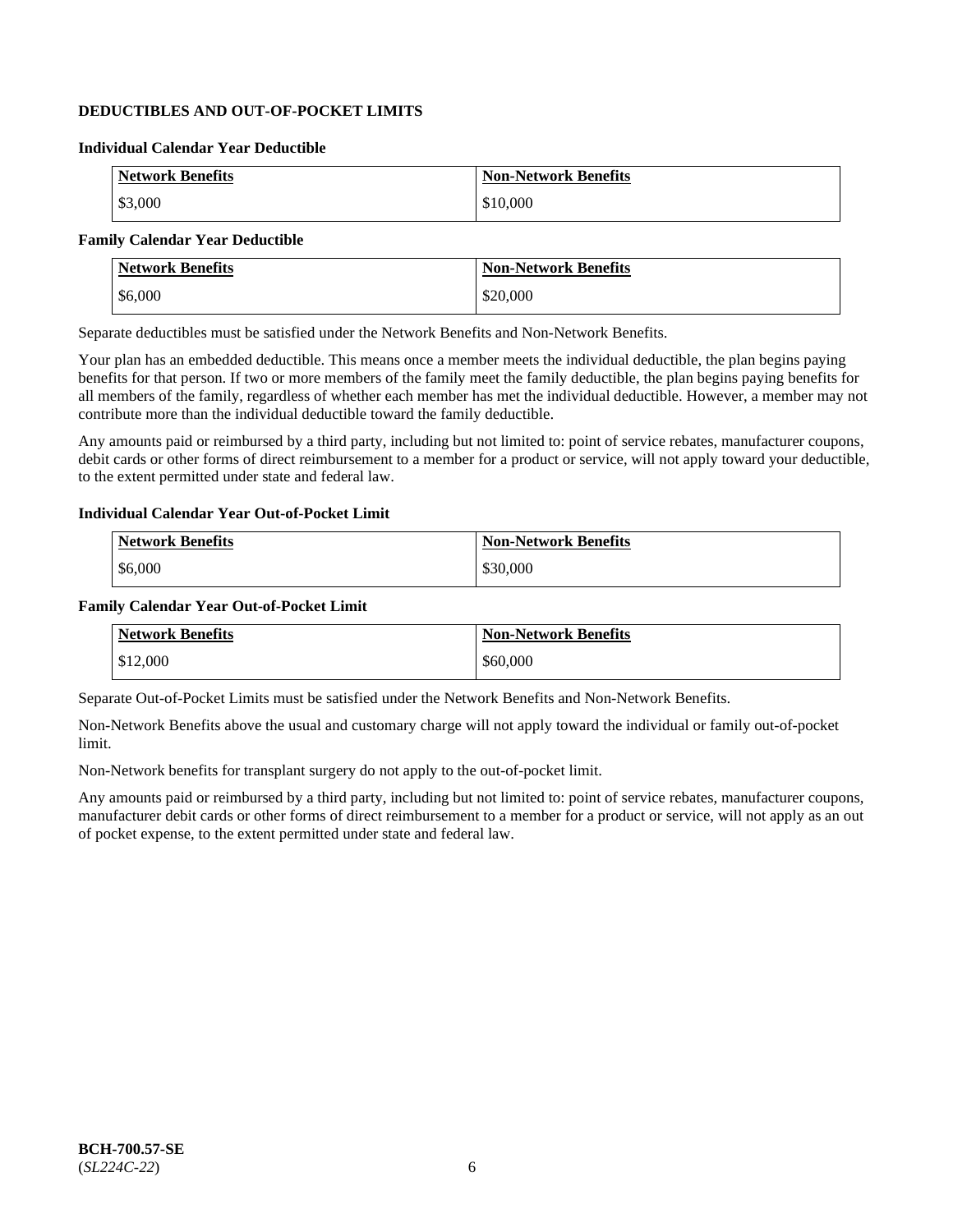## **AMBULANCE AND MEDICAL TRANSPORTATION**

### **Covered Services:**

We cover ambulance and medical transportation for medical emergencies.

We also cover medically necessary, non-emergency medical transportation if it meets our medical coverage criteria.

Covered services and supplies are based on established medical policies, which are subject to periodic review and modification by the medical or dental directors. These medical policies (medical coverage criteria) and applicable prior authorization requirements are available by calling Member Services or logging on to your "myHealthPartners" account at [healthpartners.com.](https://www.healthpartners.com/hp/index.html)

| Network Benefits             | <b>Non-Network Benefits</b> |
|------------------------------|-----------------------------|
| 70% of the charges incurred. | See Network Benefits.       |

#### **Not Covered:**

See "Services Not Covered" in the Group Membership Contract.

## **BEHAVIORAL HEALTH SERVICES**

#### **Covered Services:**

Covered services are based on established medical policies, which are subject to periodic review and modification by the medical directors. These medical policies (medical coverage criteria) are available by calling Member Services or logging on to your "*my*HealthPartners" account at [healthpartners.com.](http://www.healthpartners.com/)

You have rights to parity in mental health and substance use disorder treatment as required by the federal Mental Health Parity and Addiction Equity Act and Minnesota Statutes, section 62Q.47. These laws require:

- That mental health and substance use disorder services be covered on the same basis as medical services;
- That cost-sharing for mental health and substance use disorder services can be no more restrictive than cost-sharing for similar medical services;
- That treatment restrictions and limitation such as prior authorization and medical necessity can be no more restrictive than for similar medical services;
- That if enrollees have concerns they can call Member Services, file a complaint with HealthPartners, or file a complaint with the Minnesota Department of Health.

### **Mental health services**

We cover services for: mental health diagnoses as described in the Diagnostic and Statistical Manual of Mental Disorders – Fifth Edition (DSM-5) (most recent edition).

We also provide coverage for mental health treatment ordered by a Minnesota court under a valid court order that is issued on the basis of a behavioral care evaluation performed by a licensed psychiatrist or doctoral level licensed psychologist, which includes a diagnosis and an individual treatment plan for care in the most appropriate, least restrictive environment. We must be given a copy of the court order and the behavioral care evaluation, the service must be a covered benefit under this plan, and the service must be provided by a network provider, or other provider as required by law. We cover the evaluation upon which the court order was based if it was provided by a network provider. We also provide coverage for the initial mental health evaluation of a child, regardless of whether that evaluation leads to a court order for treatment, if the evaluation is ordered by a Minnesota juvenile court.

**Outpatient services, including intensive outpatient and day treatment:** We cover medically necessary outpatient professional mental health services for evaluation, crisis intervention, and treatment of mental health disorders.

A comprehensive diagnostic assessment will be used as the basis for a determination by a mental health professional, concerning the appropriate treatment and the extent of services required.

Outpatient services we cover for a diagnosed mental health condition include the following:

- Individual, group, family, and multi-family therapy;
- Medication management provided by a physician, certified nurse practitioner, or physician's assistant;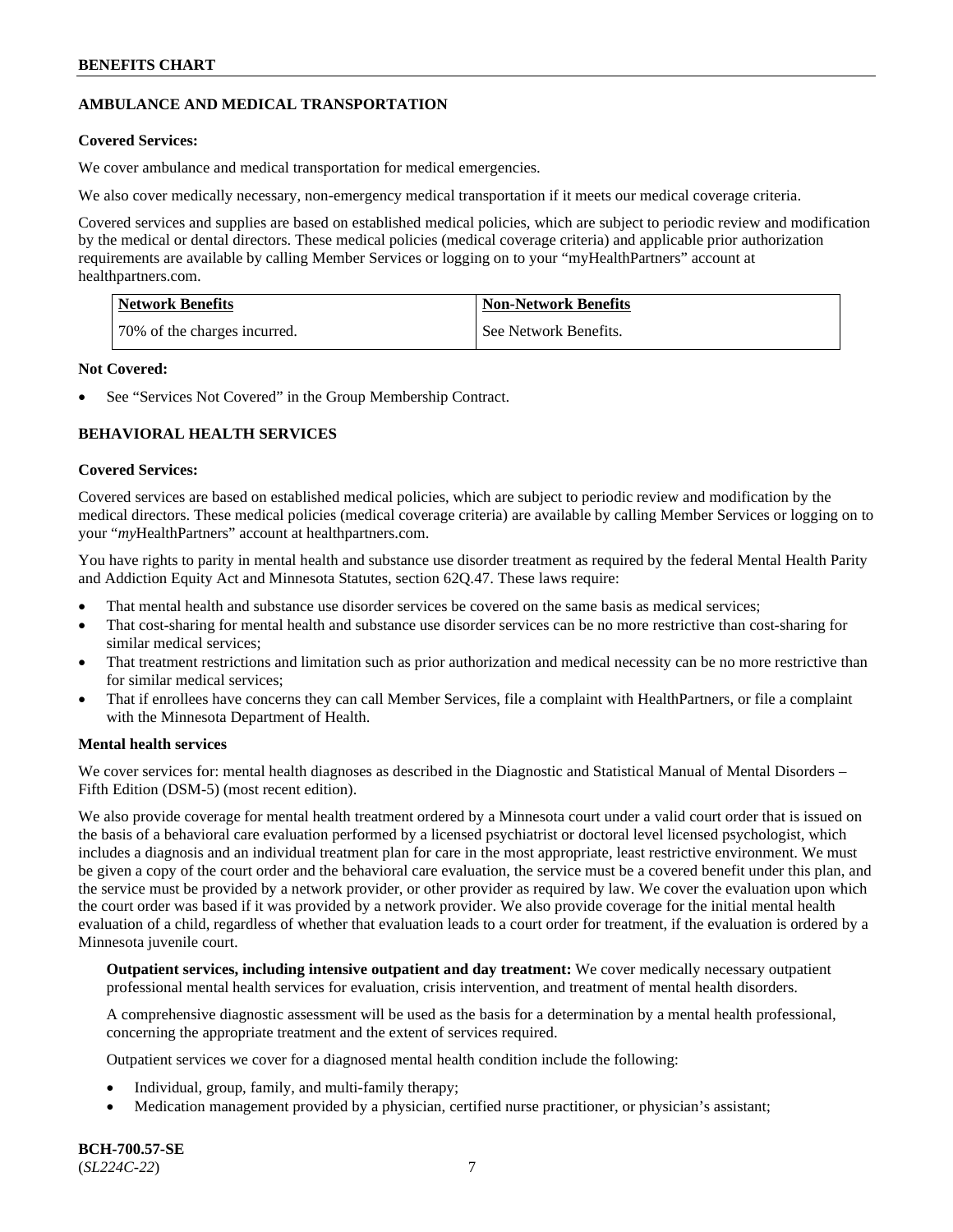- Psychological testing services for the purposes of determining the differential diagnoses and treatment planning for patients currently receiving behavioral health services;
- Day treatment and intensive outpatient services in a licensed program;
- Partial hospitalization services in a licensed hospital or community mental health center;
- Psychotherapy and nursing services provided in the home if authorized by us; and
- Treatment for gender dysphoria.

| Network Benefits             | Non-Network Benefits         |
|------------------------------|------------------------------|
| 70% of the charges incurred. | 50% of the charges incurred. |

#### **Group therapy**

| Network Benefits             | Non-Network Benefits         |
|------------------------------|------------------------------|
| 70% of the charges incurred. | 50% of the charges incurred. |

**Inpatient services, including mental health residential treatment services:** We cover the following:

- Medically necessary inpatient services in a hospital and professional services for treatment of mental health disorders. Medical stabilization is covered under inpatient hospital services in the "Hospital and Skilled Nursing Facility Services" section; and
- Medically necessary mental health residential treatment services. This care must be authorized by us and provided by a hospital or residential behavioral health treatment facility licensed by the local state or Department of Health and Human Services. Services not covered under this benefit include halfway houses, group homes, extended care facilities, shelter services, correctional services, detention services, transitional services, group residential services, foster care services and wilderness programs.

| Network Benefits             | <b>Non-Network Benefits</b>  |
|------------------------------|------------------------------|
| 70% of the charges incurred. | 50% of the charges incurred. |

### **Substance use disorder (SUD) services**

We cover medically necessary services for assessments by a licensed alcohol and drug counselor and treatment of substanceuse disorders as defined in the latest edition of the DSM-5.

**Outpatient services, including intensive outpatient and day treatment:** We cover medically necessary outpatient professional services for the diagnosis and treatment of substance use disorders. Substance use disorder treatment programs must be licensed by the applicable state agency.

Outpatient services we cover for a diagnosed substance use disorder include the following:

- Individual, group, family, and multi-family therapy provided in an office setting;
- Opiate replacement therapy including methadone and buprenorphine treatment; and
- Day treatment and intensive outpatient services in a licensed program.

| Network Benefits             | <b>Non-Network Benefits</b>  |
|------------------------------|------------------------------|
| 70% of the charges incurred. | 50% of the charges incurred. |

**Inpatient services:** We cover the following:

- Medically necessary inpatient services in a hospital or primary residential treatment in a licensed substance use disorder treatment center. Primary residential treatment is an intensive residential treatment program of limited duration, typically 30 days or less.
- Services provided in a hospital that is licensed by the local state and accredited by Medicare.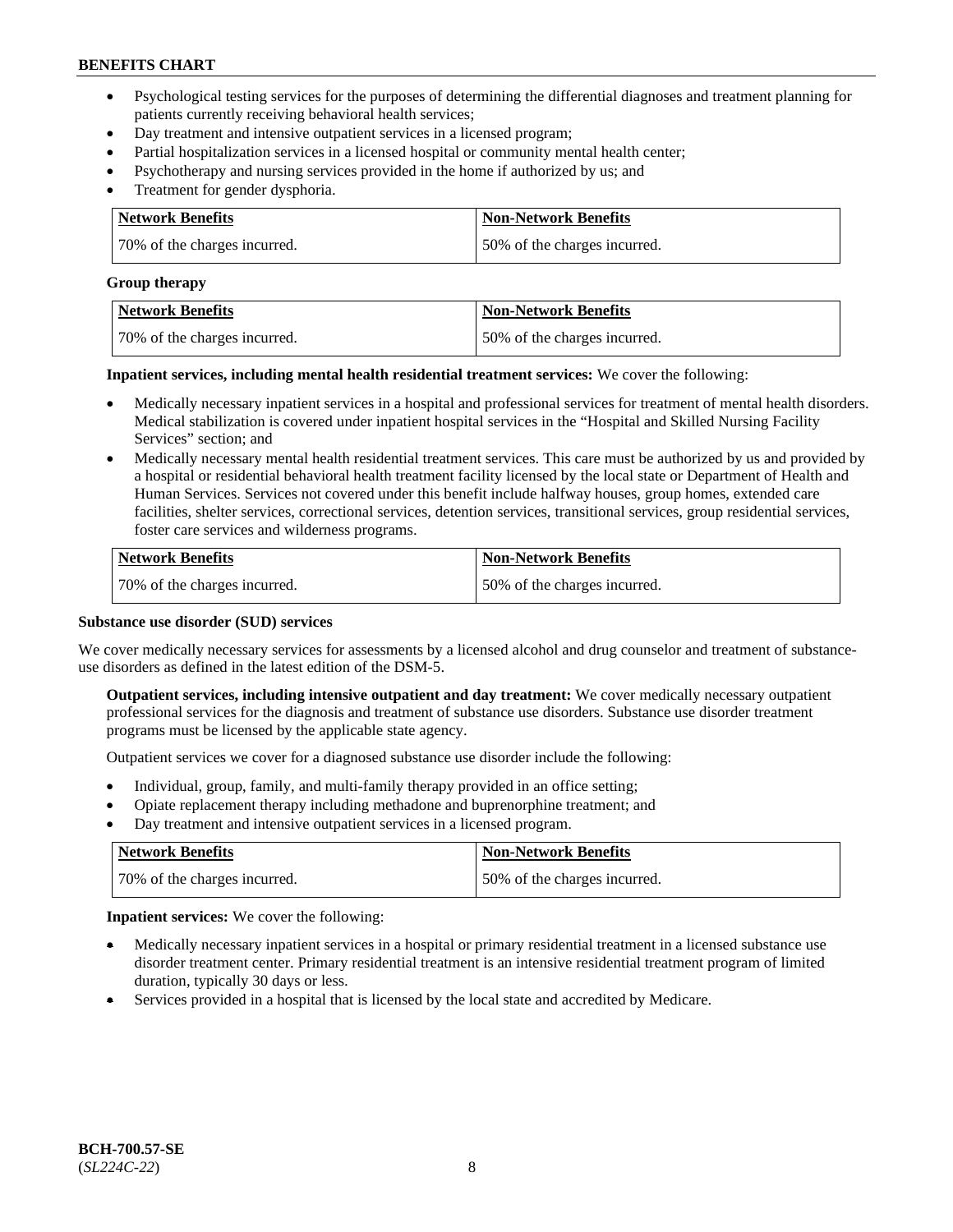• Detoxification services in a hospital or community detoxification facility if it is licensed by the local Department of Health and Human Services.

| <b>Network Benefits</b>      | <b>Non-Network Benefits</b>  |
|------------------------------|------------------------------|
| 70% of the charges incurred. | 50% of the charges incurred. |

### **Not Covered:**

See "Services Not Covered" in the Group Membership Contract.

### **CHIROPRACTIC SERVICES**

### **Covered Services:**

We cover chiropractic services for rehabilitative care, provided to diagnose and treat acute neuromusculo-skeletal conditions.

Massage therapy which is performed in conjunction with other treatment/modalities by a chiropractor, is part of a prescribed treatment plan and is not billed separately is covered.

| Network Benefits             | <b>Non-Network Benefits</b>           |
|------------------------------|---------------------------------------|
| 70% of the charges incurred. | 50% of the charges incurred.          |
|                              | Limit of 20 visits per calendar year. |

### **Not Covered:**

- Massage therapy for the purpose of comfort or convenience of the member.
- See "Services Not Covered" in the Group Membership Contract.

## **CLINICAL TRIALS**

### **Covered Services:**

We cover certain routine services if you participate in a Phase I, Phase II, Phase III or Phase IV clinical trial that is conducted in relation to the prevention, detection, or treatment of cancer or other life-threatening disease or condition as defined in the Affordable Care Act. We cover routine patient costs for services that would be eligible under this Benefits Chart if the service was provided outside of a clinical trial.

| <b>Network Benefits</b>                                                                                                                                                                                | <b>Non-Network Benefits</b>                                                                                                                                                                         |
|--------------------------------------------------------------------------------------------------------------------------------------------------------------------------------------------------------|-----------------------------------------------------------------------------------------------------------------------------------------------------------------------------------------------------|
| Coverage level is same as corresponding Network<br>Benefit, depending on type of service provided such as<br>Office Visits for Illness or Injury, Inpatient or<br><b>Outpatient Hospital Services.</b> | Coverage level is same as corresponding Non-Network<br>Benefit, depending on type of service provided such as<br>Office Visits for Illness or Injury, Inpatient or<br>Outpatient Hospital Services. |
|                                                                                                                                                                                                        |                                                                                                                                                                                                     |

### **Not Covered:**

- The investigative item, device or service itself.
- Items or services that are provided solely to satisfy data collection and analysis needs and that are not used in the direct clinical management of the patient.
- A service that is clearly inconsistent with widely accepted and established standards of care for a particular diagnosis.
- See "Services Not Covered" in the Group Membership Contract.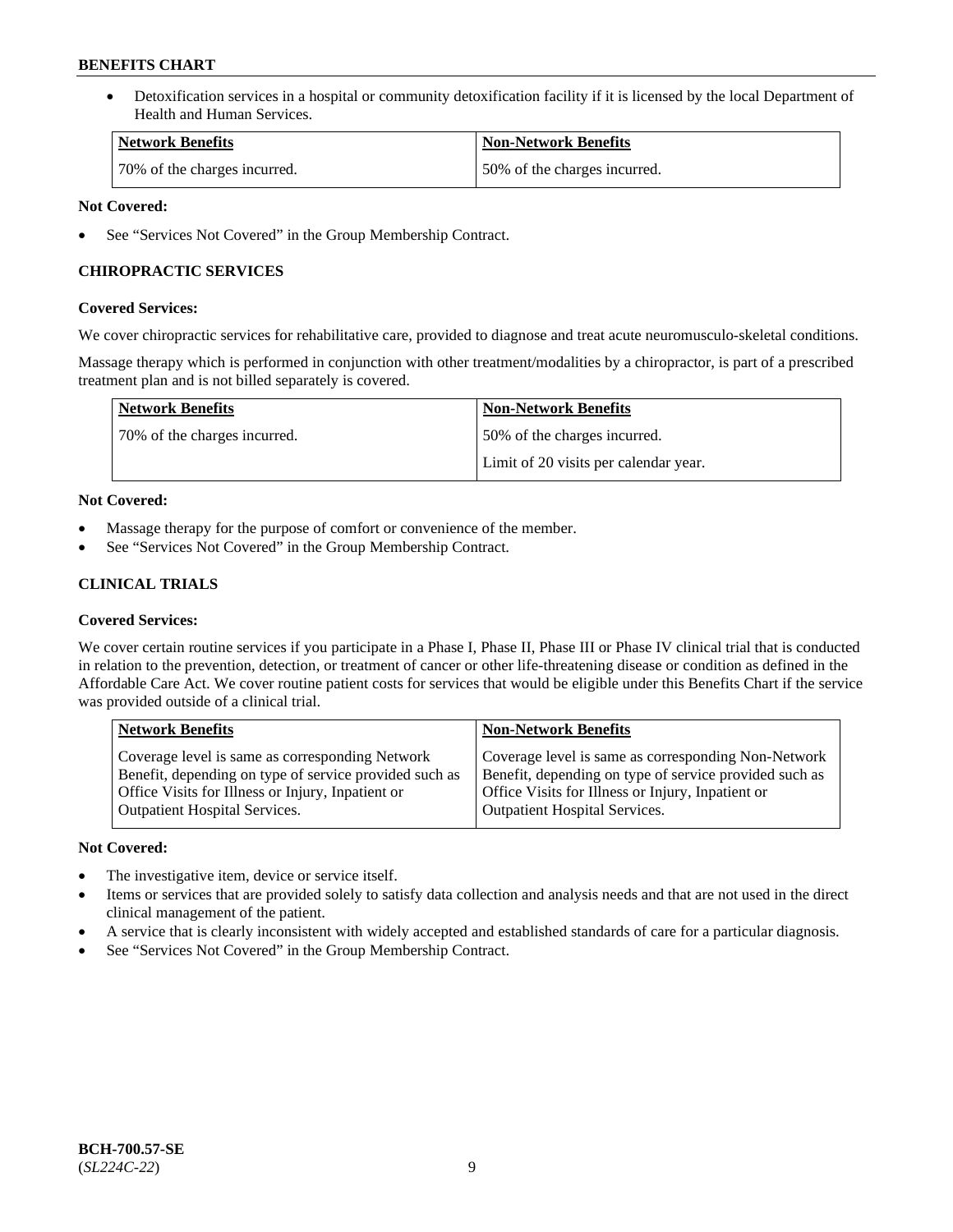## **DENTAL SERVICES**

### **Covered Services:**

We cover services as described below.

**Accidental dental services:** We cover dentally necessary services to treat and restore damage done to sound, natural, unrestored teeth as a result of an accidental injury. Coverage is for damage caused by external trauma to face and mouth only, not for cracked or broken teeth which result from biting or chewing. We cover restorations, root canals, crowns and replacement of teeth lost that are directly related to the accident in which the member was involved. We cover initial exams, xrays, and palliative treatment including extractions, and other oral surgical procedures directly related to the accident. Subsequent treatment must be initiated within the specified time-frame and must be directly related to the accident. We do not cover restoration and replacement of teeth that are not "sound and natural" at the time of the accident.

Full mouth rehabilitation to correct occlusion (bite) and malocclusion (misaligned teeth not due to the accident) are not covered.

When an implant-supported dental prosthetic treatment is pursued, the accidental dental benefit will be applied to the prosthetic procedure. Benefits are limited to the amount that would be paid toward the placement of a removable dental prosthetic appliance that could be used in the absence of implant treatment. Care must be provided or pre-authorized by a HealthPartners dentist.

| <b>Network Benefits</b>      | <b>Non-Network Benefits</b>  |
|------------------------------|------------------------------|
| 70% of the charges incurred. | 50% of the charges incurred. |

For all accidental dental services, treatment and/or restoration must be initiated within six months of the date of the injury. Coverage is limited to the initial course of treatment and/or initial restoration. Services must be provided within twenty-four months of the date of injury to be covered.

### **Medical referral dental services**

**Medically necessary outpatient dental services:** We cover medically necessary outpatient dental services. Coverage is limited to dental services required for treatment of an underlying medical condition, e.g., removal of teeth to complete radiation treatment for cancer of the jaw, cysts and lesions.

| Network Benefits             | <b>Non-Network Benefits</b>  |
|------------------------------|------------------------------|
| 70% of the charges incurred. | 50% of the charges incurred. |

**Medically necessary hospitalization and anesthesia for dental care:** We cover medically necessary hospitalization for dental care. This is limited to charges incurred by a member who: (1) is a child under age 5; (2) is severely disabled; (3) has a medical condition and requires hospitalization or general anesthesia for dental care treatment; or (4) is a child between age 5 and 12 and care in dental offices has been attempted unsuccessfully and usual methods of behavior modification have not been successful, or when extensive amounts of restorative care, exceeding four appointments, are required. Coverage is limited to facility and anesthesia charges. Oral surgeon/dentist professional fees are not covered.

| <b>Network Benefits</b>      | <b>Non-Network Benefits</b>  |
|------------------------------|------------------------------|
| 70% of the charges incurred. | 50% of the charges incurred. |

**Medical complications of dental care:** We cover medical complications of dental care. Treatment must be medically necessary care and related to medical complications of non-covered dental care, including complications of the head, neck, or substructures.

| Network Benefits             | <b>Non-Network Benefits</b>  |
|------------------------------|------------------------------|
| 70% of the charges incurred. | 50% of the charges incurred. |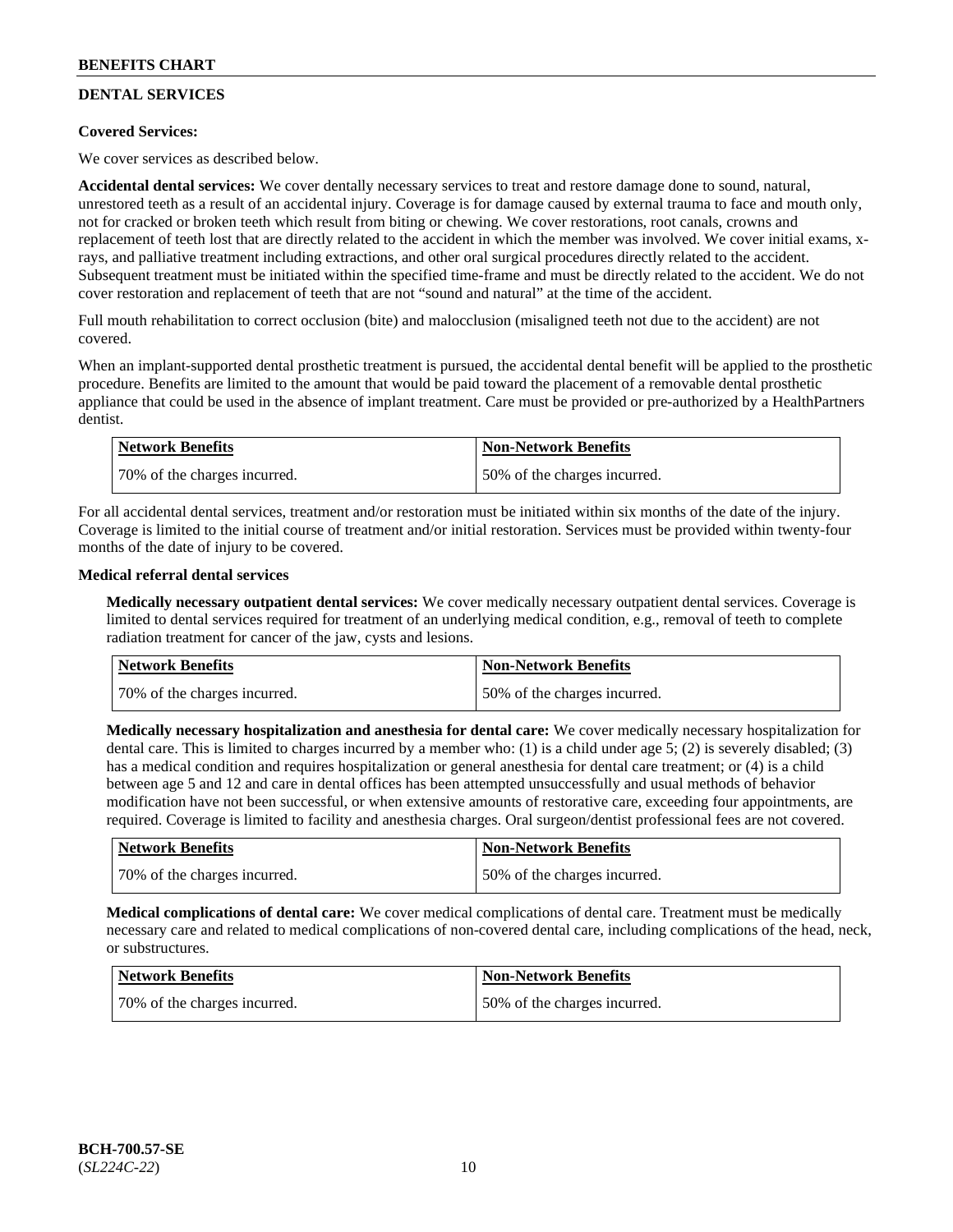**Oral surgery**: We cover oral surgery. Coverage is limited to treatment of medical conditions requiring oral surgery, such as treatment of oral neoplasm, non-dental cysts, fracture of the jaws, trauma of the mouth and jaws.

| Network Benefits             | <b>Non-Network Benefits</b>  |
|------------------------------|------------------------------|
| 70% of the charges incurred. | 50% of the charges incurred. |

**Treatment of cleft lip and cleft palate:** We cover treatment of cleft lip and cleft palate of a dependent child to age 26, including orthodontic treatment and oral surgery directly related to the cleft. Benefits are limited to inpatient or outpatient expenses arising from medical and dental treatment that was scheduled or initiated prior to the dependent turning age 19. Dental services that are not required for the treatment of cleft lip or cleft palate are not covered. If a dependent child covered under this Contract is also covered under a dental plan which includes orthodontic services, that dental plan shall be considered primary for the necessary orthodontic services. Oral appliances are subject to the same copayment, conditions and limitations as durable medical equipment.

| <b>Network Benefits</b>      | <b>Non-Network Benefits</b>  |
|------------------------------|------------------------------|
| 70% of the charges incurred. | 50% of the charges incurred. |

**Treatment of temporomandibular disorder (TMD) and craniomandibular disorder (CMD):** We cover surgical and nonsurgical treatment of temporomandibular disorder (TMD) and craniomandibular disorder (CMD), which is medically necessary care. Dental services which are not required to directly treat TMD or CMD are not covered.

| <b>Network Benefits</b>      | <b>Non-Network Benefits</b>  |
|------------------------------|------------------------------|
| 70% of the charges incurred. | 50% of the charges incurred. |

### **Not Covered:**

- Dental treatment, procedures or services not listed in this Benefits Chart.
- Accident related dental services if treatment is (1) provided to teeth which are not sound and natural, (2) to teeth which have been restored, (3) initiated beyond six months from the date of the injury, (4) received beyond the initial treatment or restoration or (5) received beyond twenty-four months from the date of injury.
- Oral surgery to remove wisdom teeth.
- Orthognathic treatment or procedures and all related services, unless it is required to treat TMD or CMD and it meets our medical coverage criteria.
- See "Services Not Covered" in the Group Membership Contract.

### **DIABETES AND HYPERTENSION DISEASE MANAGEMENT PROGRAM**

### **Covered Services:**

If you meet criteria for coverage, you may qualify for the Diabetes and/or Hypertension Disease Management Program.

The program covers group health coaching which focuses on weight loss, exercise, behavior modification and health education through Omada Health.

| <b>Network Benefits</b>                                     | <b>Non-Network Benefits</b> |
|-------------------------------------------------------------|-----------------------------|
| 100% of the charges incurred.<br>Deductible does not apply. | Not applicable.             |

### **Not Covered:**

See "Services Not Covered" in the Group Membership Contract.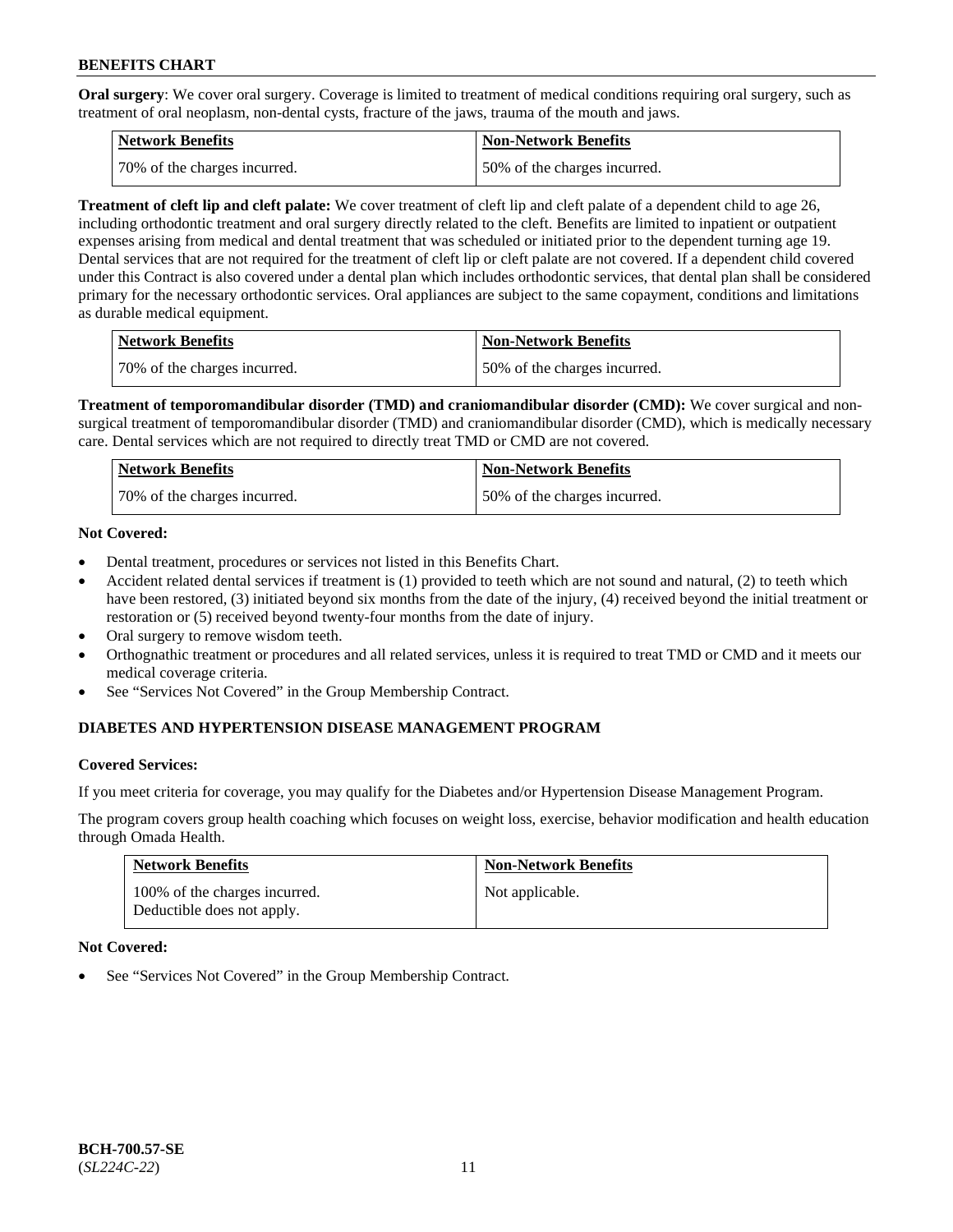## **DIABETIC EQUIPMENT AND SUPPLIES**

#### **Covered Services:**

We cover physician prescribed medically appropriate and necessary drugs and supplies used in the management and treatment of diabetes for members with gestational, Type I or Type II diabetes including durable diabetic equipment and disposable supplies, as described below.

Certain items are only covered if your condition meets our coverage criteria and obtained through an authorized vendor. For more information on what we cover and any prior authorization requirements, call Member Services or log on to your "*my*HealthPartners" account at [healthpartners.com.](http://www.healthpartners.com/)

Insulin and medications for diabetes are covered as outpatient drugs under the "Prescription Drug Services" section.

**Pumps and Pump Supplies.** These include diabetic insulin pumps, diabetic infusion pumps and infusion pump supplies such as infusion sets, tubing, connectors and syringe reservoirs.

| <b>Network Benefits</b>                                                                | <b>Non-Network Benefits</b>  |
|----------------------------------------------------------------------------------------|------------------------------|
| Pumps received at a pharmacy:<br>70% of the charges incurred.                          | 50% of the charges incurred. |
| Pumps received from a non-pharmacy approved<br>vendor:<br>70% of the charges incurred. |                              |

#### **All other durable equipment and diabetic supplies**

Durable Diabetic Equipment and Supplies. These include continuous glucose monitoring system (CGMS), transmitter, sensors and receivers, diabetic blood glucose monitors and control/calibrating solutions (for checking accuracy or testing equipment and test strips).

Disposable Diabetic Supplies. These are one-time use supplies, including syringes, lancets, lancet devices, blood and urine ketone test strips, and needles.

Certain diabetic supplies and equipment must be purchased at a pharmacy.

| <b>Network Benefits</b>                                                                                                                                                                    | <b>Non-Network Benefits</b>  |
|--------------------------------------------------------------------------------------------------------------------------------------------------------------------------------------------|------------------------------|
| If received through a pharmacy:<br>Diabetic supplies on the Preventive Drug List:<br>100% of the charges incurred, subject to a member<br>copayment of \$60.<br>Deductible does not apply. | 50% of the charges incurred. |
| All other diabetic supplies purchased at a pharmacy:<br>70% of the charges incurred.                                                                                                       |                              |
| If received through a non-pharmacy provider:<br>70% of the charges incurred if purchased from an<br>approved vendor.                                                                       |                              |

#### **Limitations:**

- No more than a 93-day supply of diabetic supplies is covered and dispensed at a time.
- We require that certain diabetic supplies and equipment be purchased at a pharmacy.
- Diabetic supplies and equipment are limited to certain models and brands.
- Durable medical equipment and supplies must be obtained from or repaired by approved vendors.
- Covered services and supplies are based on established medical policies which are subject to periodic review and modification by the medical directors. Our coverage policy for diabetic supplies includes information on our required models and brands. These medical policies (medical coverage criteria) are available by calling Member Services or logging on to your "*my*HealthPartners" account at [healthpartners.com.](http://www.healthpartners.com/)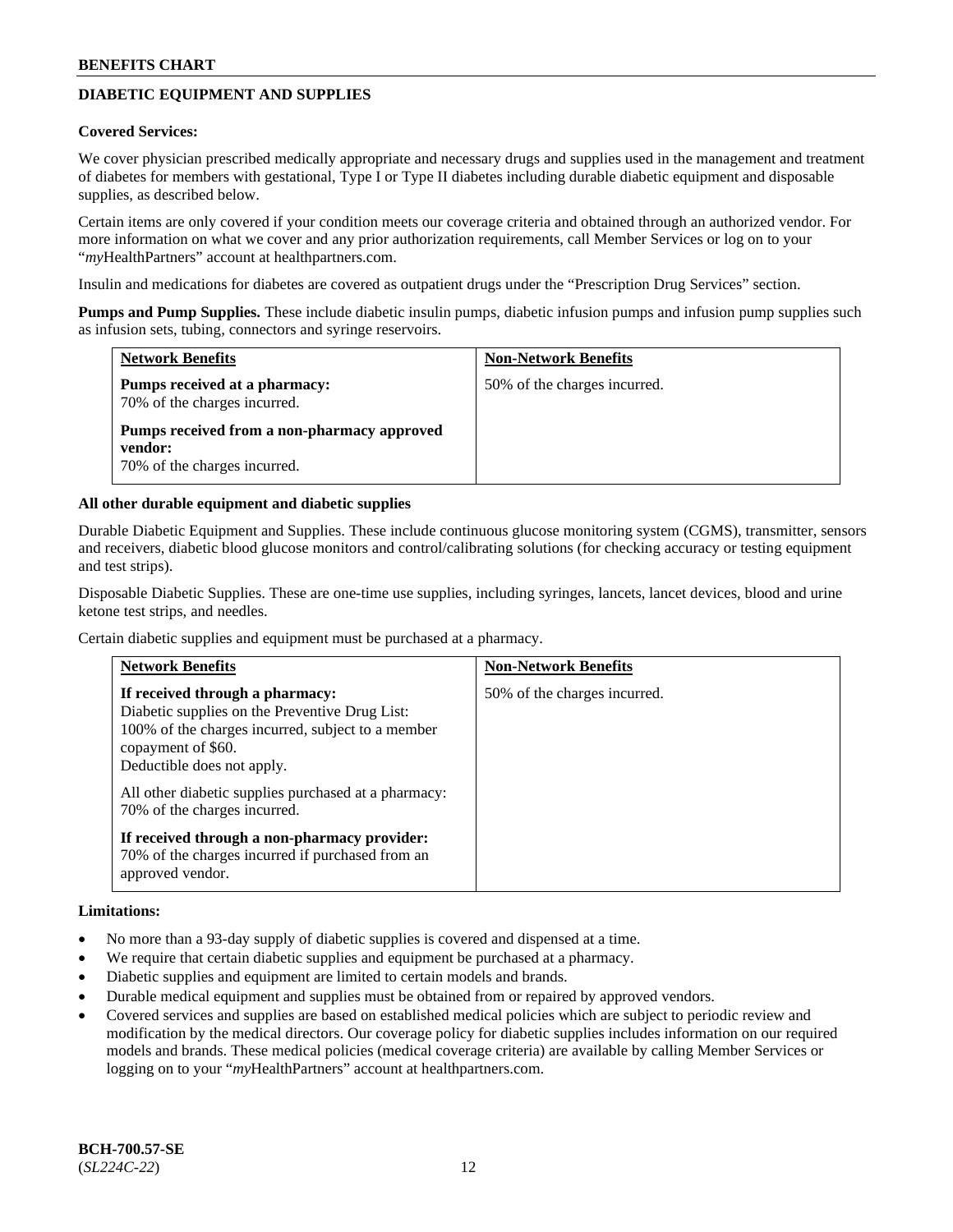### **Not Covered:**

- Replacement or repair of any covered items, if the items are (i) damaged or destroyed by misuse, abuse or carelessness, (ii) lost: or (iii) stolen.
- Duplicate or similar items.
- Labor and related charges for repair of any covered items which are more than the cost of replacement by an approved vendor.
- Batteries for monitors and equipment.
- Sales tax, mailing, delivery charges, service call charges.
- See "Services Not Covered" in the Group Membership Contract.

## **DIAGNOSTIC IMAGING SERVICES**

#### **Covered Services:**

We cover diagnostic imaging, when ordered by a provider and provided in a clinic or outpatient hospital facility.

For Network Benefits, non-emergent, scheduled outpatient Magnetic Resonance Imaging (MRI) and Computed Tomography (CT) must be provided at a designated facility. Your physician or facility will obtain or verify prior authorization for these services with HealthPartners, as needed.

We cover services provided in a clinic or outpatient hospital facility (to see the benefit level for inpatient hospital or skilled nursing facility services, see benefits under Inpatient Hospital and Skilled Nursing Facility Services).

#### **Outpatient magnetic resonance imaging (MRI) and computed tomography (CT)**

| Network Benefits             | <b>Non-Network Benefits</b>  |
|------------------------------|------------------------------|
| 70% of the charges incurred. | 50% of the charges incurred. |

#### **All other outpatient diagnostic imaging services for illness or injury**

#### **Services for illness or injury**

| Network Benefits             | <b>Non-Network Benefits</b>  |
|------------------------------|------------------------------|
| 70% of the charges incurred. | 50% of the charges incurred. |

#### **Preventive services (MRI/CT procedures are not considered preventive)**

Diagnostic imaging services associated with preventive services are covered at the benefit level shown in the "Preventive Services" section of this Benefits Chart.

#### **Not Covered:**

See "Services Not Covered" in the Group Membership Contract.

### **DURABLE MEDICAL EQUIPMENT, PROSTHETICS, ORTHOTICS, AND SUPPLIES**

#### **Covered Services:**

We cover equipment and services, as described below.

We cover durable medical equipment and services, prosthetics, orthotics and supplies, subject to the limitations below.

External hearing aids (including osseointegrated or bone anchored) for members age 18 or younger who have hearing loss that is not correctable by other covered procedures. Coverage is limited to one basic, standard hearing aid for each ear every three years. A basic hearing aid is defined as a hearing device that consists of a microphone, amplifier, volume control, battery and receiver. It does not include upgrades above and beyond the functionality of a basic hearing aid, including but not limited to hearing improvements for group settings, background noise, Bluetooth/remote control functionality, or extended warranties. Charges for upgrades above the cost of a basic, standard hearing aid are not covered.

Diabetic equipment and supplies are covered under the "Diabetic Equipment and Supplies" section.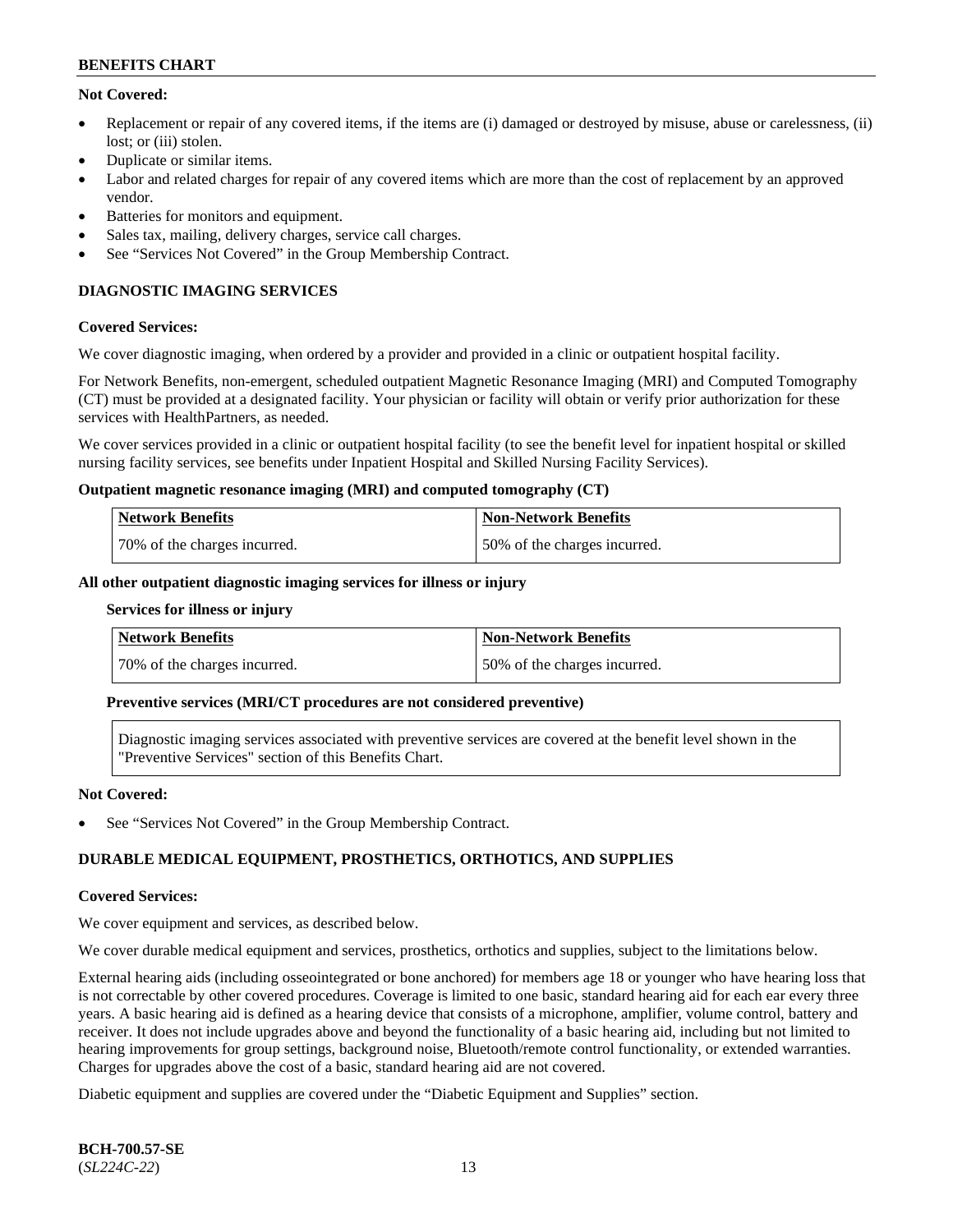### **Special dietary treatment for Phenylketonuria (PKU) if it meets our medical coverage criteria**

| <b>Network Benefits</b>      | <b>Non-Network Benefits</b>  |
|------------------------------|------------------------------|
| 70% of the charges incurred. | 50% of the charges incurred. |

#### **Oral amino acid based elemental formula if it meets our medical coverage criteria**

| Network Benefits             | <b>Non-Network Benefits</b>  |
|------------------------------|------------------------------|
| 70% of the charges incurred. | 50% of the charges incurred. |

#### **All other durable medical equipment, prosthetics, orthotics and supplies**

| Network Benefits             | <b>Non-Network Benefits</b>  |
|------------------------------|------------------------------|
| 70% of the charges incurred. | 50% of the charges incurred. |

#### **Limitations:**

Coverage of durable medical equipment is limited by the following:

- Payment will not exceed the cost of an alternate piece of equipment or service that is effective and medically necessary.
- Wigs for hair loss resulting from alopecia areata are limited to one per calendar year.
- For prosthetic benefits, other than hair prostheses (i.e., wigs) for hair loss resulting from alopecia areata and oral appliances for cleft lip and cleft palate, payment will not exceed the cost of an alternate piece of equipment or service that is effective, medically necessary and enables members to conduct standard activities of daily living.
- We reserve the right to determine if an item will be approved for rental vs. purchase.
- Durable medical equipment and supplies must be obtained from or repaired by approved vendors.
- Covered services and supplies are based on established medical policies, which are subject to periodic review and modification by the medical or dental directors. Our coverage policy for diabetic supplies includes information on our required models and brands. These medical policies (medical coverage criteria) are available by calling Member Services or logging on to your "*my*HealthPartners" account a[t healthpartners.com.](https://www.healthpartners.com/hp/index.html)

### **Not Covered:**

Items that are not eligible for coverage include, but are not limited to:

- Replacement or repair of any covered items, if the items are (i) damaged or destroyed by misuse, abuse or carelessness, (ii) lost; or (iii) stolen.
- Duplicate or similar items.
- Labor and related charges for repair of any covered items which are more than the cost of replacement by an approved vendor.
- Sales tax, mailing, delivery charges, service call charges.
- Items that are primarily educational in nature or for hygiene, vocation, comfort, convenience or recreation.
- Communication aids or devices: equipment to create, replace or augment communication abilities including, but not limited to, speech processors, receivers, communication boards, or computer or electronic assisted communication.
- Hearing aids (implantable and external, including osseointegrated or bone anchored) and their fitting, except as specifically described in this Benefits Chart. This exclusion does not apply to cochlear implants.
- Eyeglasses, contact lenses and their fitting, measurement and adjustment, except as specifically described in this Benefits Chart.
- Hair prostheses (wigs), except as specifically described in this Benefits Chart.
- Household equipment which primarily has customary uses other than medical, such as, but not limited to, exercise cycles, air purifiers, central or unit air conditioners, water purifiers, non-allergenic pillows, mattresses or waterbeds.
- Household fixtures including, but not limited to, escalators or elevators, ramps, swimming pools and saunas.
- Modifications to the structure of the home including, but not limited to, wiring, plumbing or charges for installation of equipment.
- Vehicle, car or van modifications including, but not limited to, hand brakes, hydraulic lifts and car carrier.
- Rental equipment while owned equipment is being repaired by non-contracted vendors, beyond one month rental of medically necessary equipment.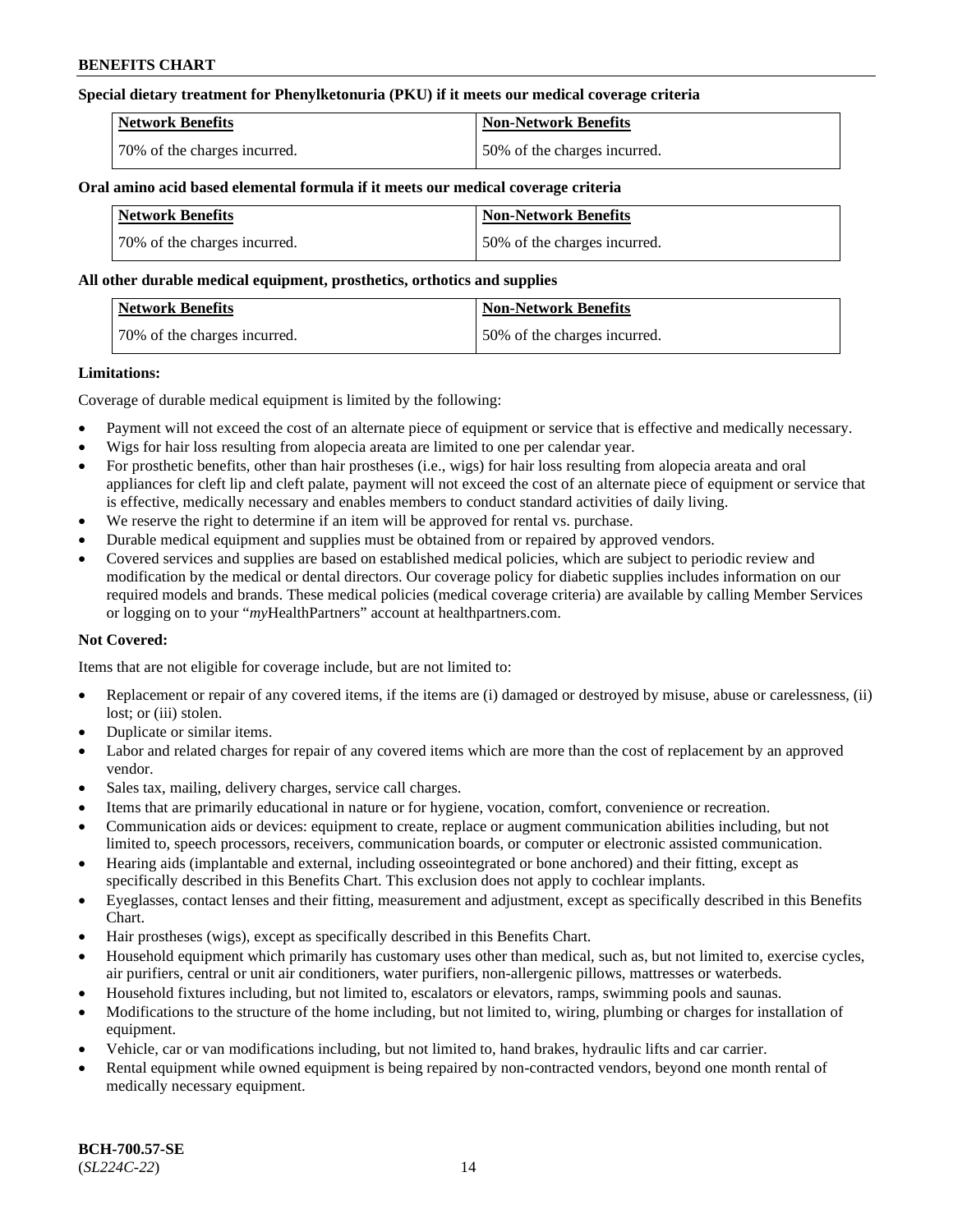- Other equipment and supplies, including but not limited to assistive devices, that we determine are not eligible for coverage.
- See "Services Not Covered" in the Group Membership Contract.

### **EMERGENCY AND URGENTLY NEEDED CARE SERVICES**

#### **Covered Services:**

We cover services for emergency care and urgently needed care if the services are otherwise eligible for coverage under this Benefits Chart.

**Urgently needed care.** These are services to treat an unforeseen illness or injury, which are required in order to prevent a serious deterioration in your health, and which cannot be delayed until the next available clinic or office hours.

#### **Urgently needed care at clinics**

| Network Benefits             | Non-Network Benefits  |
|------------------------------|-----------------------|
| 70% of the charges incurred. | See Network Benefits. |

**Emergency care.** These are services to treat: (1) the sudden, unexpected onset of illness or injury which, if left untreated or unattended until the next available clinic or office hours, would result in hospitalization, or (2) a condition requiring professional health services immediately necessary to preserve life or stabilize health. Emergency care includes emergency services as defined in Division BB, Title I, Section 102 of the Consolidated Appropriations Act of 2021. Emergency care also includes an immediate response service available on a 24-hour, seven-day-a-week basis for each child, or person, having a psychiatric crisis, a mental health crisis, or a mental health emergency.

When reviewing claims for coverage of emergency services, our medical director will take into consideration a reasonable layperson's belief that the circumstances required immediate medical care that could not wait until the next working day or next available clinic appointment. Emergency care also includes an immediate response service available on a 24-hour, sevenday-a-week basis for each child, or person, having a psychiatric crisis, a mental health crisis, or a mental health emergency.

#### **Emergency care in a hospital emergency room, including professional services of a physician**

| <b>Network Benefits</b>       | <b>Non-Network Benefits</b> |
|-------------------------------|-----------------------------|
| 170% of the charges incurred. | See Network Benefits.       |

#### **Inpatient emergency care in a hospital**

| <b>Network Benefits</b>      | <b>Non-Network Benefits</b> |
|------------------------------|-----------------------------|
| 70% of the charges incurred. | See Network Benefits.       |

#### **Not Covered:**

See "Services Not Covered" in the Group Membership Contract.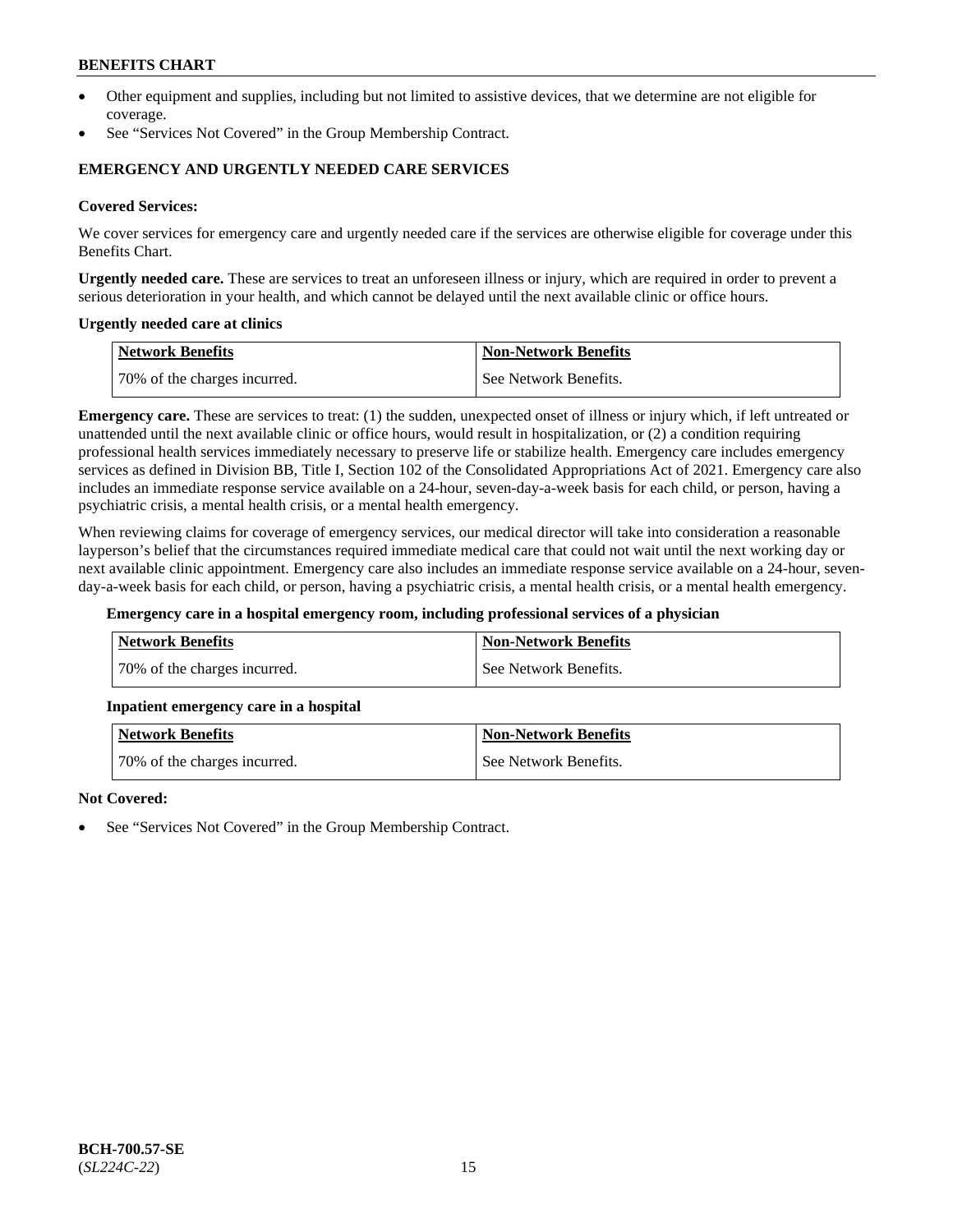## **GENE THERAPY**

### **Covered Services:**

We cover gene therapy treatment that meets our current medical coverage criteria.

| <b>Network Benefits</b>                                                                                                                                                                                 | <b>Non-Network Benefits</b> |
|---------------------------------------------------------------------------------------------------------------------------------------------------------------------------------------------------------|-----------------------------|
| Coverage level is same as corresponding Network<br>Benefit, depending on type of service provided, such as<br>Office Visits for Illness or Injury, Inpatient or<br><b>Outpatient Hospital Services.</b> | No Coverage.                |

### **Limitations:**

- Gene therapy must be provided by a designated provider.
- Specific types of gene therapy are limited to therapies and conditions specified in our medical coverage criteria.

### **Not Covered:**

See "Services Not Covered" in the Group Membership Contract.

### **HEALTH EDUCATION**

#### **Covered Services:**

We cover education for preventive services and education for the management of chronic health problems (such as diabetes).

| <b>Network Benefits</b>                                     | <b>Non-Network Benefits</b>  |
|-------------------------------------------------------------|------------------------------|
| 100% of the charges incurred.<br>Deductible does not apply. | 50% of the charges incurred. |

#### **Not Covered:**

See "Services Not Covered" in the Group Membership Contract.

### **HOME-BASED COMPREHENSIVE HEALTH RISK ASSESSMENT**

#### **Covered Services:**

If you meet our criteria for coverage, you may qualify for our home-based comprehensive health risk assessment program. The program covers a health assessment with a designated nurse practitioner.

| <b>Network Benefits</b>                                     | <b>Non-Network Benefits</b> |
|-------------------------------------------------------------|-----------------------------|
| 100% of the charges incurred.<br>Deductible does not apply. | No Coverage.                |

#### **Not Covered:**

See "Services Not Covered" in the Group Membership Contract.

## **HOME HEALTH SERVICES**

#### **Covered Services:**

We cover skilled nursing services, physical therapy, occupational therapy, speech therapy, respiratory therapy and other therapeutic services, non-routine prenatal and postnatal services, routine postnatal well child visits (as described in the Medical Coverage Criteria), phototherapy services for newborns, home health aide services and other eligible home health services when provided in your home, if you are homebound (i.e., unable to leave home without considerable effort due to a medical condition. Lack of transportation does not constitute homebound status). For phototherapy services for newborns and high risk pre-natal services, supplies and equipment are included.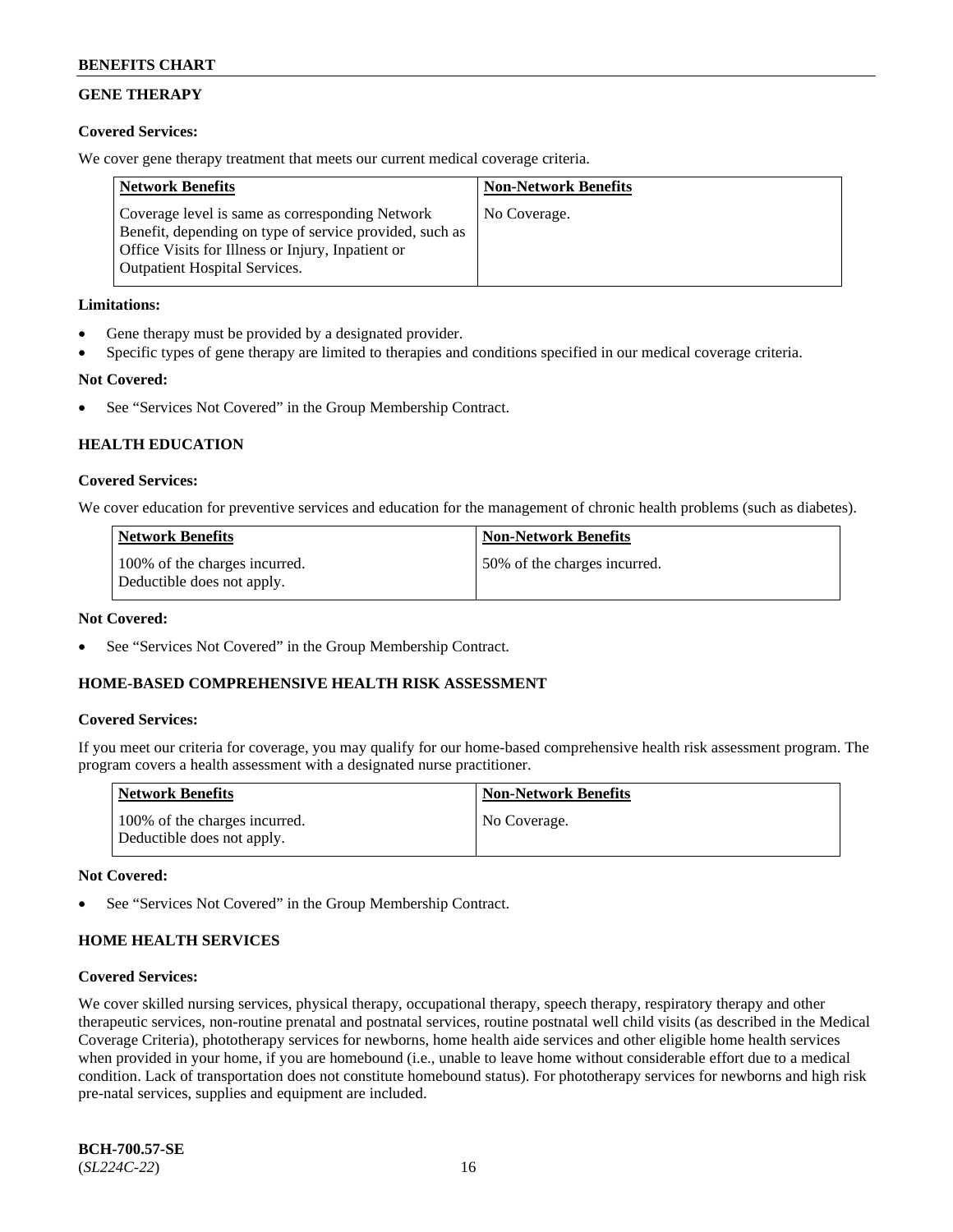We cover total parenteral nutrition/intravenous ("TPN/IV") therapy, equipment, supplies and drugs in connection with IV therapy. IV line care kits are covered under Durable Medical Equipment.

You do not need to be homebound to receive total parenteral nutrition/intravenous ("TPN/IV") therapy.

We cover palliative care benefits. Palliative care includes symptom management, education and establishing goals of care. We waive the requirement that you be homebound for a limited number of home visits for palliative care (as shown in the Benefits Chart), if you have a life-threatening, non-curable condition which has a prognosis of survival of two years or less. Additional palliative care visits are eligible under the home health services benefit if you are homebound and meet all other requirements defined in this section.

Home health services are eligible and covered only when:

- medically necessary; and
- provided as rehabilitative care, terminal care or maternity care; and
- ordered by a physician, and included in the written home care plan.

### **Physical therapy, occupational therapy, speech therapy, respiratory therapy, home health aide services and palliative care**

| <b>Network Benefits</b>      | <b>Non-Network Benefits</b>  |
|------------------------------|------------------------------|
| 70% of the charges incurred. | 50% of the charges incurred. |

## **TPN/IV therapy, skilled nursing services, non-routine prenatal/postnatal services, and phototherapy**

| <b>Network Benefits</b>      | <b>Non-Network Benefits</b>  |
|------------------------------|------------------------------|
| 70% of the charges incurred. | 50% of the charges incurred. |

Each 24-hour visit (or shifts of up to 24-hour visits) equals one visit and counts toward the Maximum visits for all other services shown below. Any visit that lasts less than 24 hours, regardless of the length of the visit, will count as one visit toward the Maximum visits for all other services shown below. All visits must be medically necessary and benefit eligible.

#### **Routine postnatal well child visits**

| <b>Network Benefits</b>                                     | <b>Non-Network Benefits</b>  |
|-------------------------------------------------------------|------------------------------|
| 100% of the charges incurred.<br>Deductible does not apply. | 50% of the charges incurred. |

### **Maximum visits for palliative care**

If you are eligible to receive palliative care in the home and you are not homebound, there is a maximum of 12 visits per calendar year.

#### **Maximum visits for all other services**

| <b>Network Benefits</b>       | <b>Non-Network Benefits</b>  |
|-------------------------------|------------------------------|
| 120 visits per calendar year. | 60 visits per calendar year. |

Each visit provided under the Network Benefits and Non-Network Benefits counts toward the maximums shown under all Maximum visits sections. The routine postnatal well child visit does not count toward the visit limit.

### **Limitations:**

• Home health services are not provided as a substitute for a primary caregiver in the home or as relief (respite) for a primary caregiver in the home. We will not reimburse family members or residents in your home for the above services.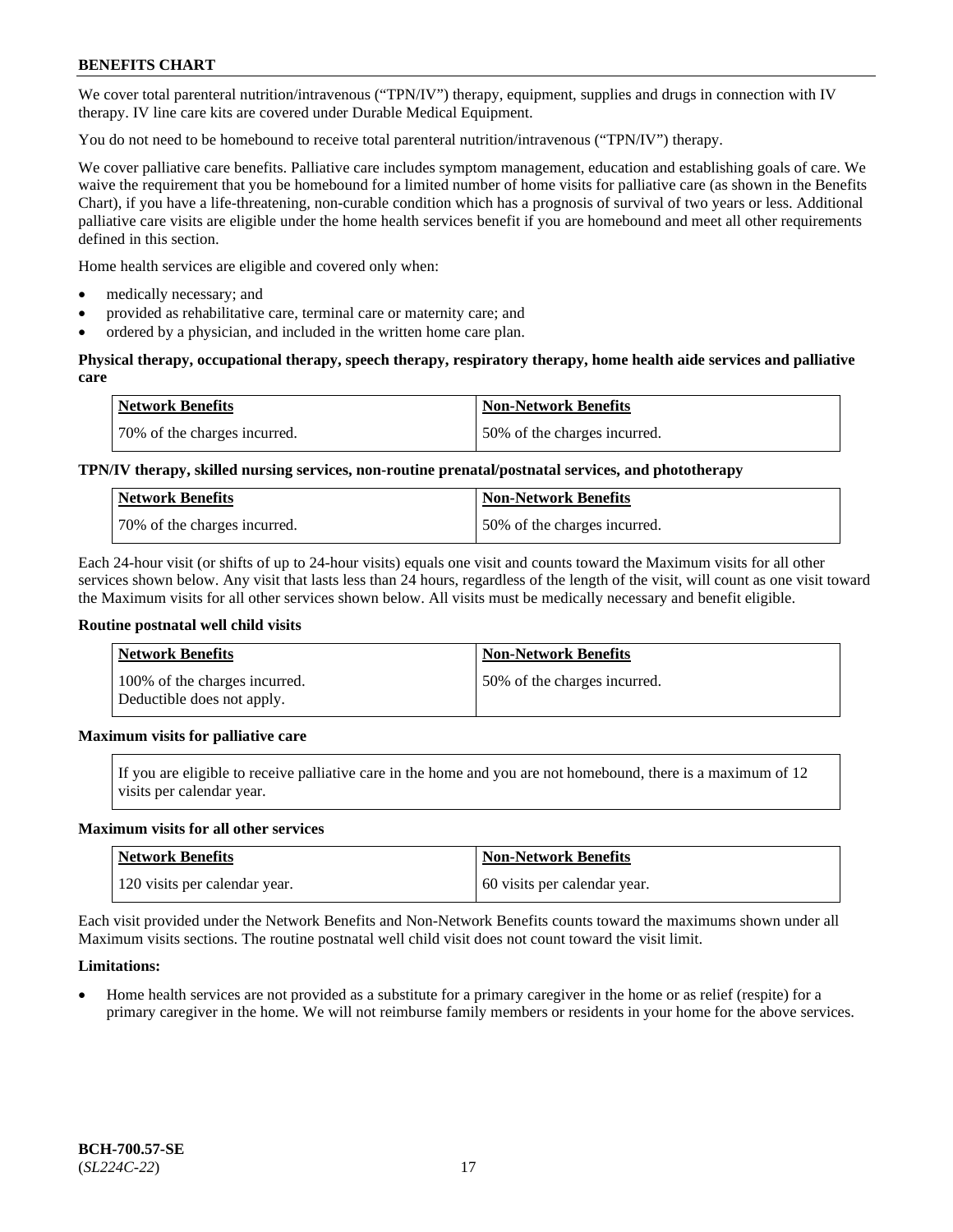• A service shall not be considered a skilled nursing service merely because it is performed by, or under the direct supervision of, a licensed nurse. Where a service (such as tracheotomy suctioning or ventilator monitoring) or like services, can be safely and effectively performed by a non-medical person (or self-administered), without the direct supervision of a licensed nurse, the service shall not be regarded as a skilled nursing service, whether or not a skilled nurse actually provides the service. The unavailability of a competent person to provide a non-skilled service shall not make it a skilled service when a skilled nurse provides it. Only the skilled nursing component of so-called "blended" services (i.e. services which include skilled and non-skilled components) are covered under this Benefits Chart.

### **Not Covered:**

- Financial or legal counseling services.
- Housekeeping or meal services in your home.
- Private duty nursing services. This exclusion does not apply if covered person is also covered under Medical Assistance under 256B.0625, subdivision 7, with the exception of section 256B.0654 subdivision 4.
- Services provided by a family member or enrollee, or a resident in the enrollee's home.
- Vocational rehabilitation and recreational or educational therapy. Recreation therapy is therapy provided solely for the purpose of recreation, including but not limited to: (a) requests for physical therapy or occupational therapy to improve athletic ability, and (b) braces or guards to prevent sports injuries.
- See "Services Not Covered" in the Group Membership Contract.

### **HOME HOSPICE SERVICES**

#### **Applicable Definitions:**

**Part-time.** This is up to two hours of service per day, more than two hours is considered continuous care.

**Continuous Care.** This is from two to twelve hours of service per day provided by a registered nurse, licensed practical nurse, or home health aide, during a period of crisis in order to maintain a terminally ill patient at home.

**Appropriate Facility.** This is a nursing home, hospice residence, or other inpatient facility.

**Custodial Care Related to Hospice Services.** This means providing assistance in the activities of daily living and the care needed by a terminally ill patient which can be provided by primary caregiver (i.e., family member or friend) who is responsible for the patient's home care.

### **Covered Services:**

**Home Hospice Program.** We cover the services described below if you are terminally ill and accepted as a home hospice program participant. You must meet the eligibility requirements of the program, and elect to receive services through the home hospice program. The services will be provided in your home, with inpatient care available when medically necessary as described below. If you elect to receive hospice services, you do so in lieu of curative treatment for your terminal illness for the period you are enrolled in the home hospice program.

**Eligibility:** In order to be eligible to be enrolled in the home hospice program, you must: (1) be a terminally ill patient (prognosis of six months or less); (2) have chosen a palliative treatment focus (i.e., emphasizing comfort and supportive services rather than treatment attempting to cure the disease or condition); and (3) continue to meet the terminally ill prognosis as reviewed by our medical director or his or her designee over the course of care. You may withdraw from the home hospice program at any time.

**Eligible Services:** Hospice services include the following services provided in accordance with an approved hospice treatment plan.

- Home Health Services:
	- o Part-time care provided in your home by an interdisciplinary hospice team (which may include a physician, nurse, social worker, and spiritual counselor) and medically necessary home health services are covered.
	- o One or more periods of continuous care in your home or in a setting which provides day care for pain or symptom management, when medically necessary, will be covered.
- Inpatient Services: We cover medically necessary inpatient services.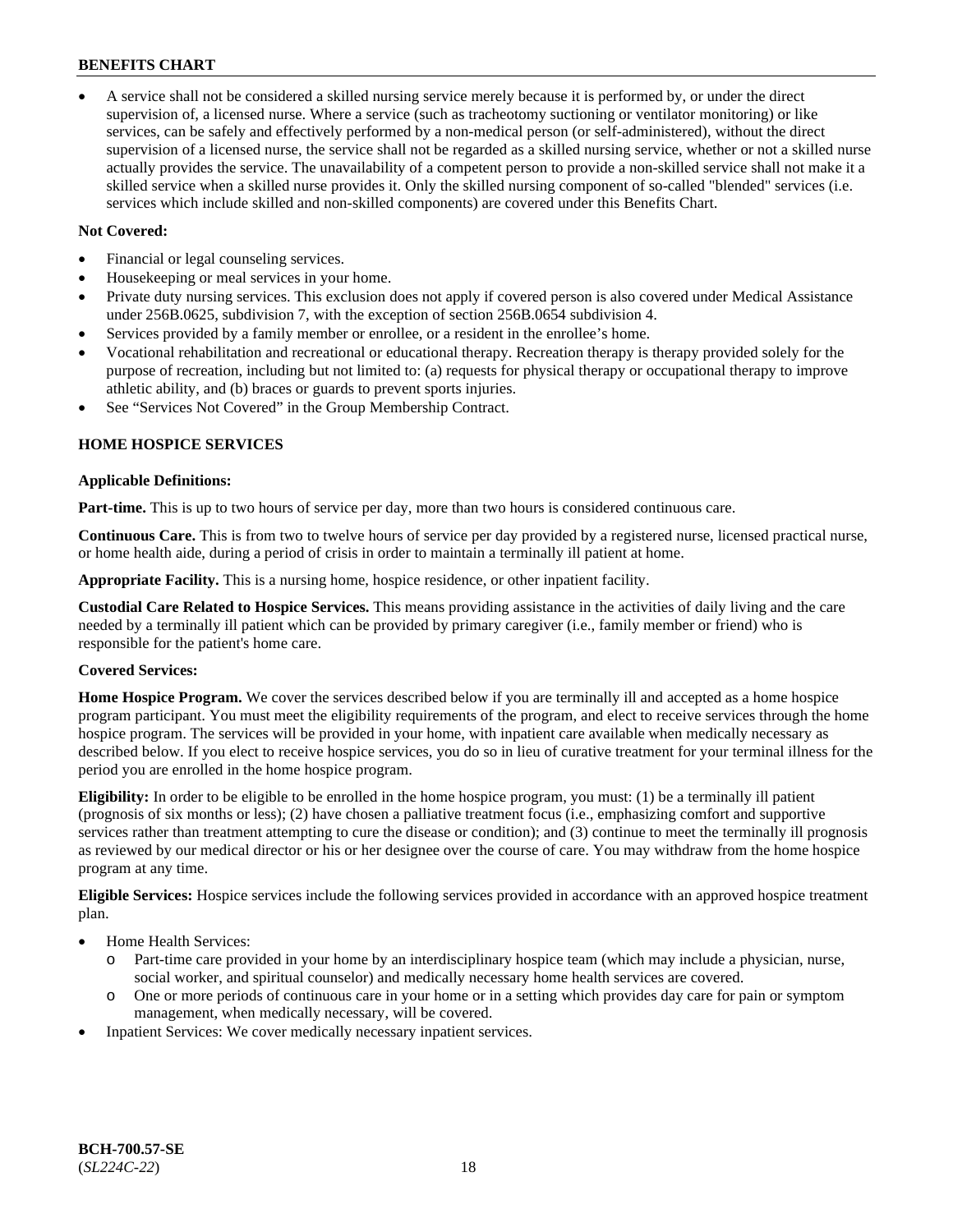- Other Services:
	- Respite care is covered for care in your home or in an appropriate facility, to give your primary caregivers (i.e., family members or friends) rest and/or relief when necessary in order to maintain a terminally ill patient at home.
	- o Medically necessary medications for pain and symptom management.
	- o Semi-electric hospital beds and other durable medical equipment are covered.
	- Emergency and non-emergency care is covered.

| <b>Network Benefits</b>      | Non-Network Benefits         |
|------------------------------|------------------------------|
| 70% of the charges incurred. | 50% of the charges incurred. |

Respite care is limited to 5 days per episode, and respite care and continuous care combined are limited to 30 days.

#### **Not Covered:**

- Financial or legal counseling services.
- Housekeeping or meal services in your home.
- Custodial or maintenance care related to hospice services, whether provided in the home or in a nursing home.
- Any service not specifically described as covered services under this home hospice services benefits.
- Any services provided by members of your family or residents in your home.
- See "Services Not Covered" in the Group Membership Contract.

### **HOSPITAL AND SKILLED NURSING FACILITY SERVICES**

#### **Covered Services:**

We cover services as described below.

## **Medical or surgical hospital services**

**Inpatient hospital services:** We cover the following medical or surgical services, for the treatment of acute illness or injury, which require the level of care only provided in an acute care facility. These services must be authorized by a physician.

Inpatient hospital services include: room and board; the use of operating or maternity delivery rooms; intensive care facilities; newborn nursery facilities; general nursing care, anesthesia, laboratory and diagnostic imaging services, radiation therapy, physical therapy, prescription drugs or other medications administered during treatment, blood and blood products (unless replaced), and blood derivatives, and other diagnostic or treatment related hospital services; physician and other professional medical and surgical services provided while in the hospital, including gender confirmation surgery that meets medical coverage criteria.

We cover up to 120 hours of services provided by a private duty nurse or personal care assistant who has provided home care services to a ventilator-dependent patient, solely for the purpose of assuring adequate training of the hospital staff to communicate with that patient.

Services for items for personal convenience, such as television rental, are not covered.

We cover, following a vaginal delivery, a minimum of 48 hours of inpatient care for the mother and newborn child. We cover, following a caesarean section delivery, a minimum of 96 hours of inpatient care for the mother and newborn child. If the duration of inpatient care is less than these minimums, we also cover a minimum of one home visit by a registered nurse for post-delivery care, within four days of discharge of the mother and newborn child. Services provided by the registered nurse include, but are not limited to, parent education, assistance and training in breast and bottle feeding, and conducting any necessary and appropriate clinical tests. We shall not provide any compensation or other non-medical remuneration to encourage a mother and newborn to leave inpatient care before the duration minimums specified.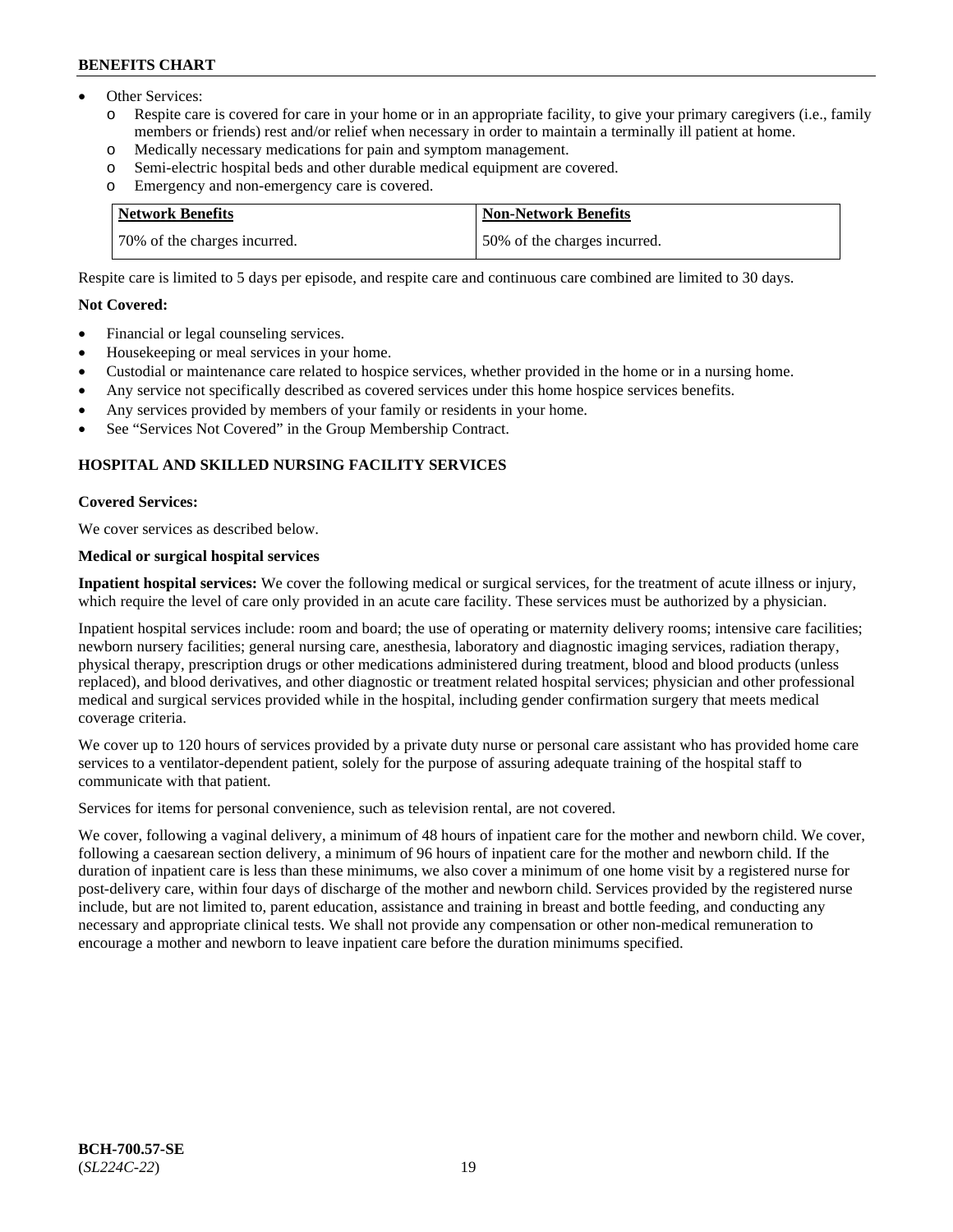Group health plans and health insurance issuers generally may not, under Federal law, restrict benefits for any hospital length of stay in connection with childbirth for the mother of newborn child to less than 48 hours following a vaginal delivery, or less than 96 hours following a caesarean section. However, Federal law generally does not prohibit the mother's or newborn's attending provider, after consulting with the mother, from discharging the mother or her newborn earlier than 48 hours (or 96 hours as applicable). In any case plans and issuers may not, under Federal law, require that a provider obtain authorization from the plan or the insurance issuer for prescribing a length of stay not in excess of 48 hours (or 96 hours).

| <b>Network Benefits</b>      | <b>Non-Network Benefits</b>  |
|------------------------------|------------------------------|
| 70% of the charges incurred. | 50% of the charges incurred. |

Each member's admission or confinement, including that of a newborn child, is separate and distinct from the admission or confinement of any other member.

**Outpatient hospital, ambulatory care or surgical facility services:** We cover the following medical and surgical services, for diagnosis or treatment of illness or injury on an outpatient basis. These services must be authorized by a physician.

Outpatient services include: use of operating rooms, maternity delivery rooms or other outpatient departments, rooms or facilities; and the following outpatient services: general nursing care, anesthesia, laboratory and diagnostic imaging services, radiation therapy, physical therapy, drugs administered during treatment, blood and blood products (unless replaced), and blood derivatives, and other diagnostic or treatment related outpatient services; physician and other professional medical and surgical services provided while an outpatient, including gender confirmation surgery that meets medical coverage criteria.

For Network Benefits, non-emergent, scheduled outpatient Magnetic Resonance Imaging (MRI) and Computed Tomography (CT) must be provided at a designated facility. Your physician and facility will obtain or verify authorization for these services with HealthPartners, as needed.

To see the benefit level for diagnostic imaging services, laboratory services and physical therapy, see benefits under Diagnostic Imaging Services, Laboratory Services and Physical Therapy in this Benefits Chart.

| <b>Network Benefits</b>      | Non-Network Benefits         |
|------------------------------|------------------------------|
| 70% of the charges incurred. | 50% of the charges incurred. |

### **Skilled nursing facility care**

We cover room and board, daily skilled nursing and related ancillary services for post-acute treatment and rehabilitative care of illness or injury that meets medical coverage criteria.

| Network Benefits                              | <b>Non-Network Benefits</b>                   |
|-----------------------------------------------|-----------------------------------------------|
| 70% of the charges incurred.                  | 50% of the charges incurred.                  |
| Limited to 120 day maximum per calendar year. | Limited to 120 day maximum per calendar year. |

Each day of services provided under the Network Benefits and Non-Network Benefits combined, counts toward the maximums shown above.

#### **Not Covered:**

- Services for items for personal convenience, such as television rental.
- See "Services Not Covered" in the Group Membership Contract.

### **INFERTILITY DIAGNOSIS**

#### **Covered Services:**

We cover the diagnosis of infertility. These services include diagnostic procedures and tests provided in connection with an infertility evaluation, office visits and consultations to diagnose infertility.

| <b>Network Benefits</b>      | <b>Non-Network Benefits</b> |
|------------------------------|-----------------------------|
| 70% of the charges incurred. | See Network Benefits.       |

Coverage is limited to office visits and consultations to diagnose infertility. Treatment is not covered.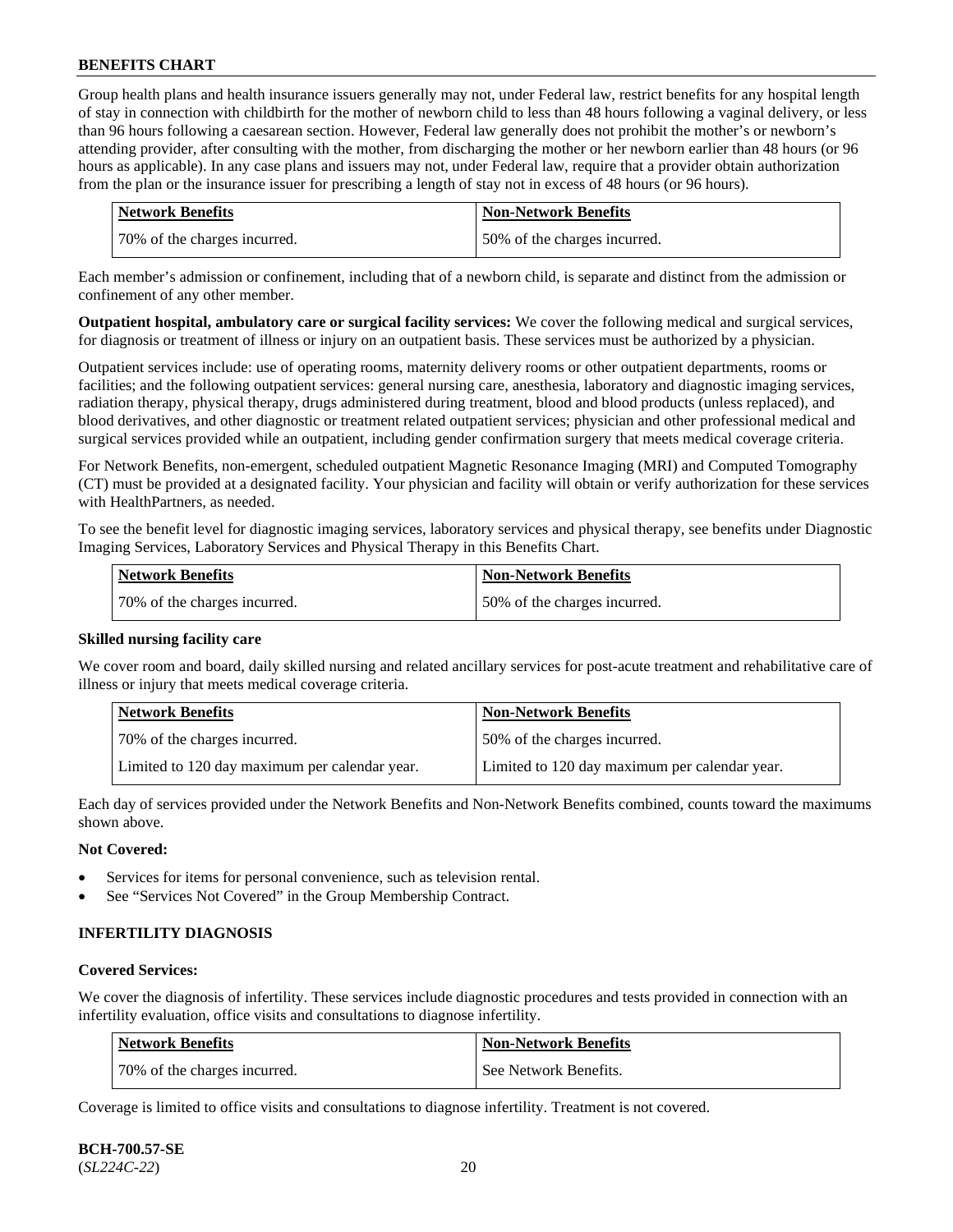### **Not Covered:**

- Infertility/fertility treatment, including but not limited to, office visits, laboratory services and diagnostic imaging services and fertility drugs; reversal of sterilization; and sperm, ova or embryo acquisition, retrieval or storage; however, we do cover office visits and consultations to diagnose infertility.
- Services related to the establishment of surrogate pregnancy and fees for a surrogate. However, pregnancy and maternity services are covered for a member under this Benefits Chart, including a surrogate pregnancy.
- See "Services Not Covered" in the Group Membership Contract.

## **LABORATORY SERVICES**

### **Covered Services:**

We cover laboratory tests when ordered by a provider and provided in a clinic or outpatient hospital facility.

To see the benefit level for inpatient hospital or skilled nursing facility services, see benefits under Inpatient Hospital and Skilled Nursing Facility Services in this Benefits Chart.

**Prostate-specific antigen (PSA) testing.** We cover prostate cancer screening for men 40 years of age or over who are symptomatic or in a high-risk category and for all men 50 years of age or older.

| <b>Network Benefits</b>      | <b>Non-Network Benefits</b>  |
|------------------------------|------------------------------|
| 70% of the charges incurred. | 50% of the charges incurred. |

#### **All other laboratory services**

#### **Services for illness or injury**

| Network Benefits             | <b>Non-Network Benefits</b>  |
|------------------------------|------------------------------|
| 70% of the charges incurred. | 50% of the charges incurred. |

#### **Preventive services**

Laboratory services associated with preventive services are covered at the benefit level shown in the "Preventive Services" section of this Benefits Chart.

### **Not Covered:**

See "Services Not Covered" in the Group Membership Contract.

### **LYME DISEASE SERVICES**

#### **Covered Services:**

We cover services for the treatment of Lyme disease.

| <b>Network Benefits</b>                                | <b>Non-Network Benefits</b>                                  |
|--------------------------------------------------------|--------------------------------------------------------------|
| Coverage level is same as corresponding Network        | Coverage level is same as corresponding Non-Network          |
| Benefit, depending on type of service provided such as | Benefit, depending on type of service provided, such as      |
| Office Visits for Illness or Injury, Inpatient or      | Office Visits for Illness or Injury, Inpatient or Outpatient |
| <b>Outpatient Hospital Services.</b>                   | <b>Hospital Services.</b>                                    |

#### **Not Covered:**

See "Services Not Covered" in the Group Membership Contract.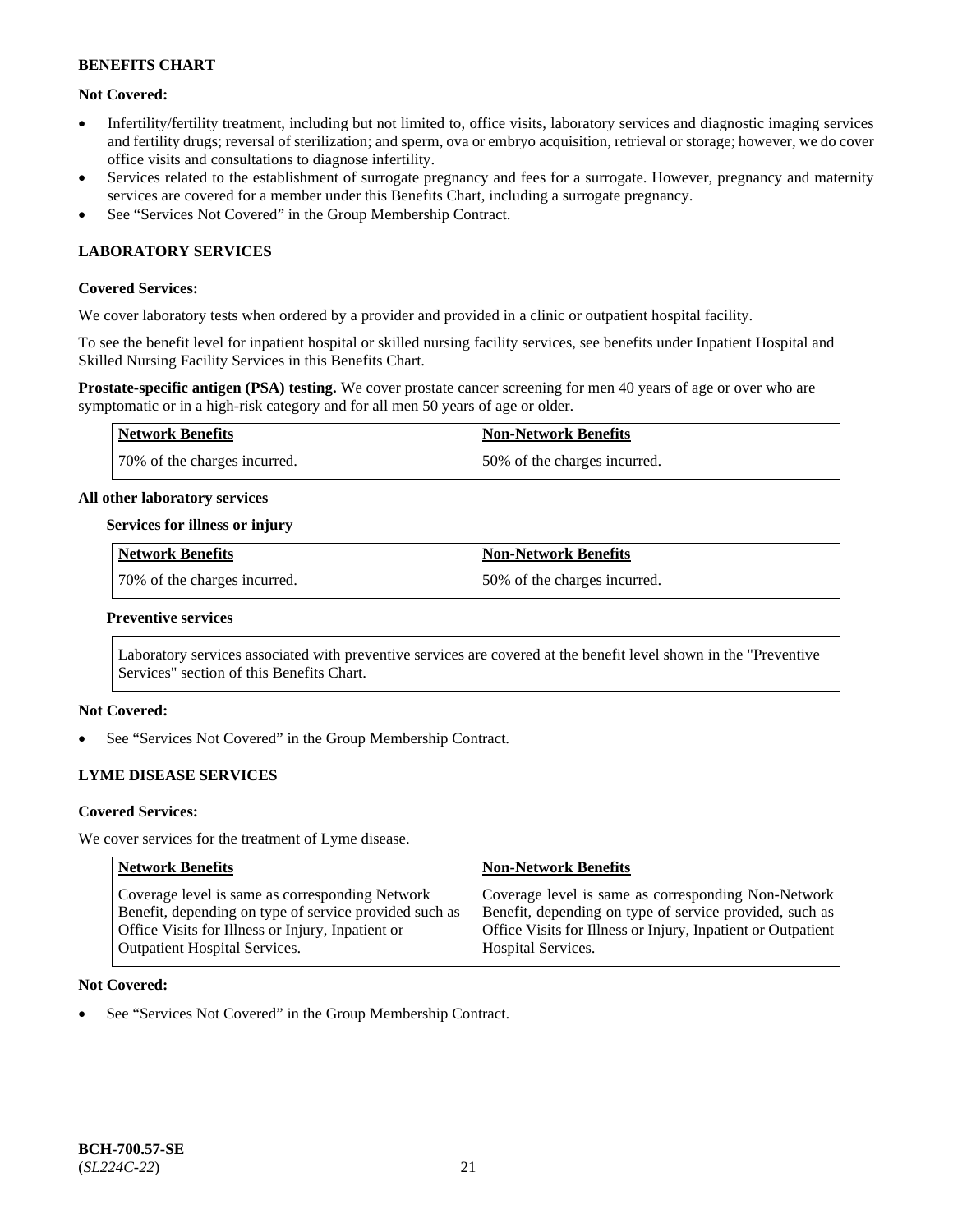## **MASTECTOMY RECONSTRUCTION BENEFIT**

### **Covered Services:**

We cover reconstruction of the breast on which the mastectomy has been performed; surgery and reconstruction of the other breast to produce symmetrical appearance, and prostheses and physical complications of all stages of mastectomy, including lymphedemas.

| <b>Network Benefits</b>                                 | <b>Non-Network Benefits</b>                             |
|---------------------------------------------------------|---------------------------------------------------------|
| Coverage level is same as corresponding Network         | Coverage level is same as corresponding Non-Network     |
| Benefit, depending on type of service provided, such as | Benefit, depending on type of service provided, such as |
| Office Visits for Illness or Injury, Inpatient or       | Office Visits for Illness or Injury, Inpatient or       |
| <b>Outpatient Hospital Services.</b>                    | <b>Outpatient Hospital Services.</b>                    |

### **Not Covered:**

See "Services Not Covered" in the Group Membership Contract.

## **MEDICATION THERAPY DISEASE MANAGEMENT PROGRAM**

### **Covered Services:**

If you meet our criteria for coverage, you may qualify for our Medication Therapy Disease Management Program.

The program covers consultations with a designated pharmacist.

Covered services are based on established medical policies, which are subject to periodic review and modification by the medical directors. These medical policies (medical coverage criteria) are available online at [healthpartners.com](https://www.healthpartners.com/hp/index.html) or by calling Member Services.

| Network Benefits                                            | <b>Non-Network Benefits</b> |
|-------------------------------------------------------------|-----------------------------|
| 100% of the charges incurred.<br>Deductible does not apply. | No Coverage.                |

### **Not Covered:**

See "Services Not Covered" in the Group Membership Contract.

## **OFFICE VISITS FOR ILLNESS OR INJURY**

### **Covered Services:**

We cover the following when medically necessary: professional medical and surgical services and related supplies, including biofeedback, of physicians and other health care providers; blood and blood products (unless replaced) and blood derivatives.

We cover diagnosis and treatment of illness or injury to the eyes. Where contact or eyeglass lenses are prescribed as medically necessary for the post-operative treatment of cataracts or for the treatment of aphakia, acute or chronic corneal pathology, or keratoconous, we cover the initial evaluation, lenses and fitting. Members must pay for lens replacement beyond the initial pair.

We also provide coverage for the initial physical evaluation of a child if it is ordered by a Minnesota juvenile court.

Services received via video, e-visit or telephone are covered under the "Telehealth/Telemedicine Services" section.

### **Office Visits**

| <b>Network Benefits</b>      | <b>Non-Network Benefits</b>  |
|------------------------------|------------------------------|
| 70% of the charges incurred. | 50% of the charges incurred. |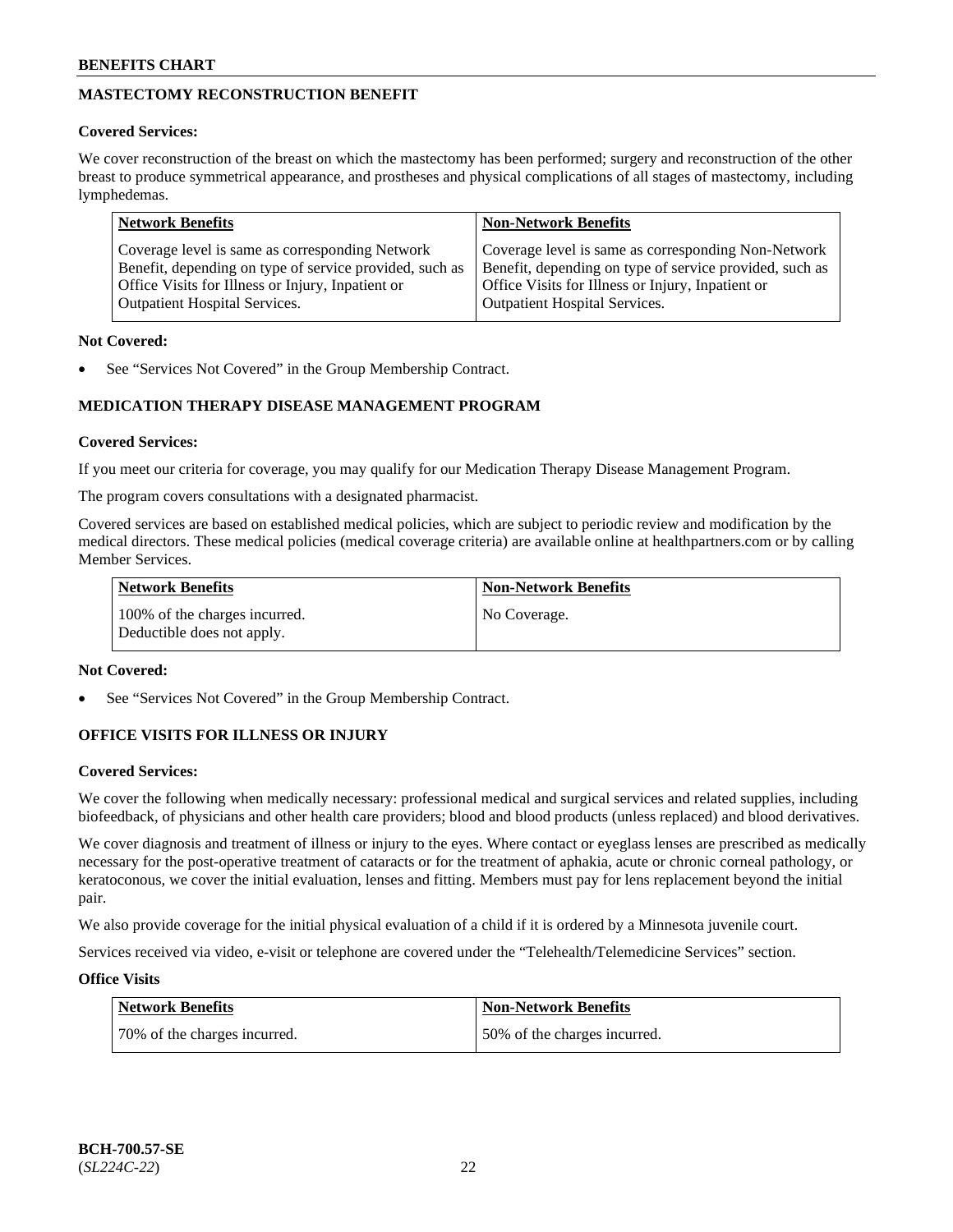#### **Convenience clinics**

| <b>Network Benefits</b>      | <b>Non-Network Benefits</b>  |
|------------------------------|------------------------------|
| 70% of the charges incurred. | 50% of the charges incurred. |

#### **Injections administered in a physician's office, other than immunizations**

## **Allergy injections**

| <b>Network Benefits</b>      | <b>Non-Network Benefits</b>  |
|------------------------------|------------------------------|
| 70% of the charges incurred. | 50% of the charges incurred. |

#### **All other injections**

| Network Benefits             | Non-Network Benefits         |
|------------------------------|------------------------------|
| 70% of the charges incurred. | 50% of the charges incurred. |

#### **Not Covered:**

- Court ordered treatment, except as described in this Benefits Chart under "Mental Health Services" and "Office Visits for Illness or Injury" or as otherwise required by law.
- See "Services Not Covered" in the Group Membership Contract.

### **PEDIATRIC AUTOIMMUNE NEUROPSYCHIATRIC DISORDERS ASSOCIATED WITH STREPTOCOCCAL INFECTIONS (PANDAS) AND PEDIATRIC ACUTE-ONSET NEUROPSYCHIATRIC SYNDROME (PANS) TREATMENT**

## **Definitions:**

**Pediatric acute-onset neuropsychiatric syndrome.** This means a class of acute-onset obsessive compulsive or tic disorders or other behavioral changes presenting in children and adolescents that are not otherwise explained by another known neurologic or medical disorder.

**Pediatric autoimmune neuropsychiatric disorders associated with streptococcal infections.** This means a condition in which a streptococcal infection in a child or adolescent causes the abrupt onset of clinically significant obsessions, compulsions, tics, or other neuropsychiatric symptoms or behavioral changes, or a relapsing and remitting course of symptom severity.

### **Covered Services:**

We cover treatment for pediatric autoimmune neuropsychiatric disorders associated with streptococcal infections (PANDAS) and for treatment for pediatric acute-onset neuropsychiatric syndrome (PANS). Treatments that must be covered under this section must be recommended by the member's licensed health care professional and include but are not limited to antibiotics, medication and behavioral therapies to manage neuropsychiatric symptoms, plasma exchange, and immunoglobulin.

| <b>Network Benefits</b>                                 | <b>Non-Network Benefits</b>                             |
|---------------------------------------------------------|---------------------------------------------------------|
| Coverage level is same as corresponding Network         | Coverage level is same as corresponding Non-Network     |
| Benefit, depending on type of service provided, such as | Benefit, depending on type of service provided, such as |
| Office Visits for Illness or Injury, Inpatient or       | Office Visits for Illness or Injury, Inpatient or       |
| <b>Outpatient Hospital Services.</b>                    | Outpatient Hospital Services.                           |

### **Not Covered:**

See "Services Not Covered" in the Group Membership Contract.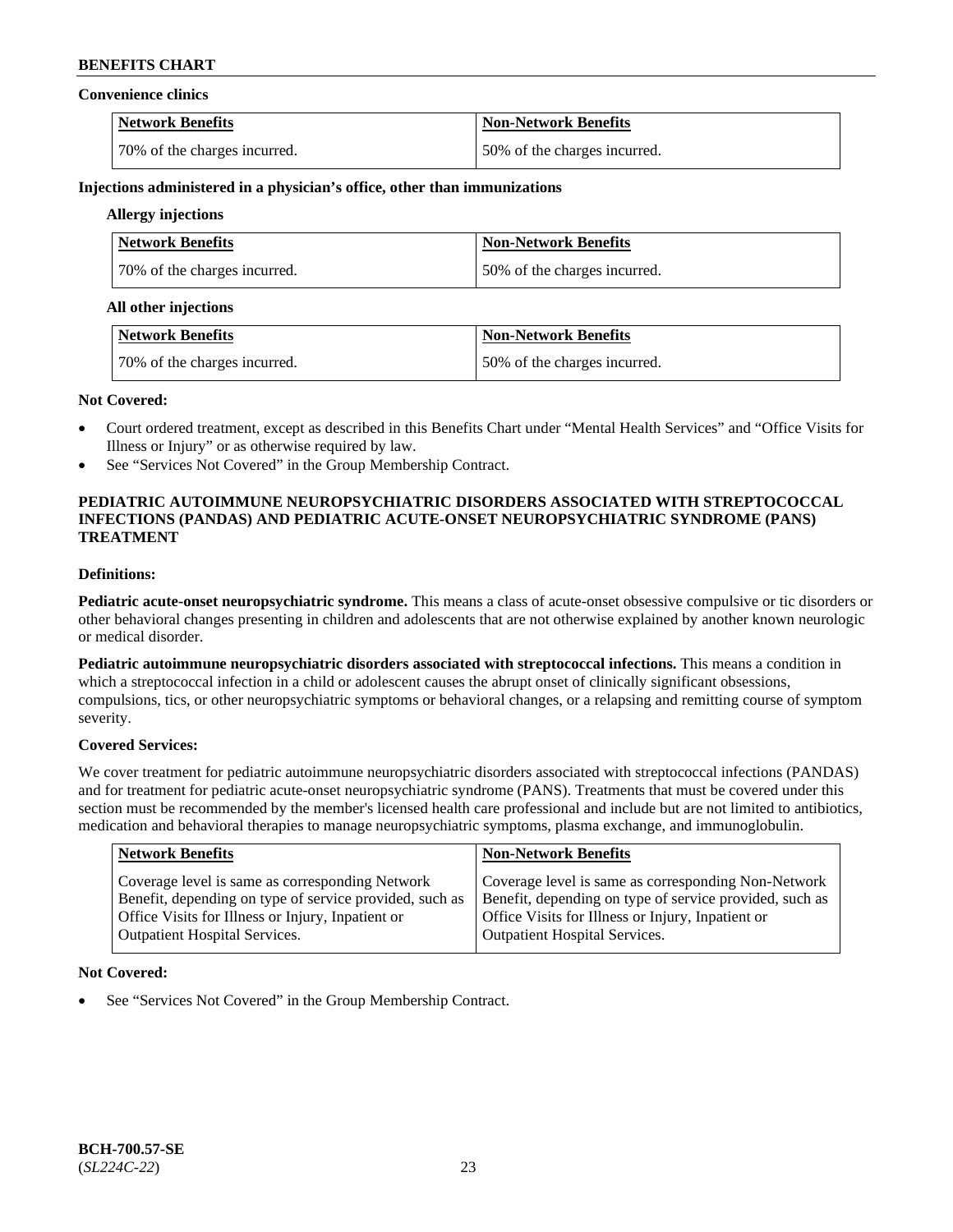## **PEDIATRIC EYEWEAR**

### **Covered Services:**

We cover pediatric eyewear for children.

Routine eye exams are covered under the "Preventive Services" section.

| <b>Network Benefits</b>      | <b>Non-Network Benefits</b> |
|------------------------------|-----------------------------|
| 70% of the charges incurred. | No Coverage.                |

### **Limitations:**

- Coverage under this provision will continue until the end of the month in which the child turns age 19.
- Limited to one of the following per calendar year:
	- o one pair of eyeglasses including one set of prescription lenses, frames from our designated eyewear collection, and antiscratch coating; or
		- o one pair of non-disposable contact lenses; or
		- o a one-year supply of disposable contact lenses
- Contact lens fittings are limited to two per calendar year.

### **Not Covered:**

- Frames that are not included in our designated eyewear collection. However, one pair of lenses will be covered if a member chooses frames outside the designated eyewear collection.
- More than one pair of lenses or frames or non-disposable contacts per calendar year, regardless of the reason. This includes replacement of eyeglasses or contact lenses due to loss, breakage, theft, or change in prescription.
- Safety glasses or goggles for sports or vocational reasons.
- Upgrades including, but not limited to, UV protection and no-line multifocal lenses.
- See "Services Not Covered" in the Group Membership Contract.

## **PHYSICAL THERAPY, OCCUPATIONAL THERAPY AND SPEECH THERAPY**

### **Covered Services:**

We cover the following physical therapy, occupational therapy and speech therapy services:

- rehabilitative care to correct the effects of illness or injury;
- habilitative care rendered for congenital, developmental or medical conditions which have significantly limited the successful initiation of normal speech and normal motor development.

Massage therapy which is performed in conjunction with other treatment/modalities by a physical occupational therapist, is part of a prescribed treatment plan and is not billed separately is covered.

We cover services provided in a clinic. We also cover physical therapy provided in an outpatient hospital facility. To see the benefit level for inpatient hospital or skilled nursing facility services, see benefits under Inpatient Hospital and Skilled Nursing Facility Services.

#### **Rehabilitative care**

| <b>Network Benefits</b>      | <b>Non-Network Benefits</b>                                                               |
|------------------------------|-------------------------------------------------------------------------------------------|
| 70% of the charges incurred. | 50% of the charges incurred.                                                              |
|                              | Physical and Occupational Therapy combined are<br>limited to 20 visits per calendar year. |
|                              | Speech Therapy is limited to 20 visits per calendar year.                                 |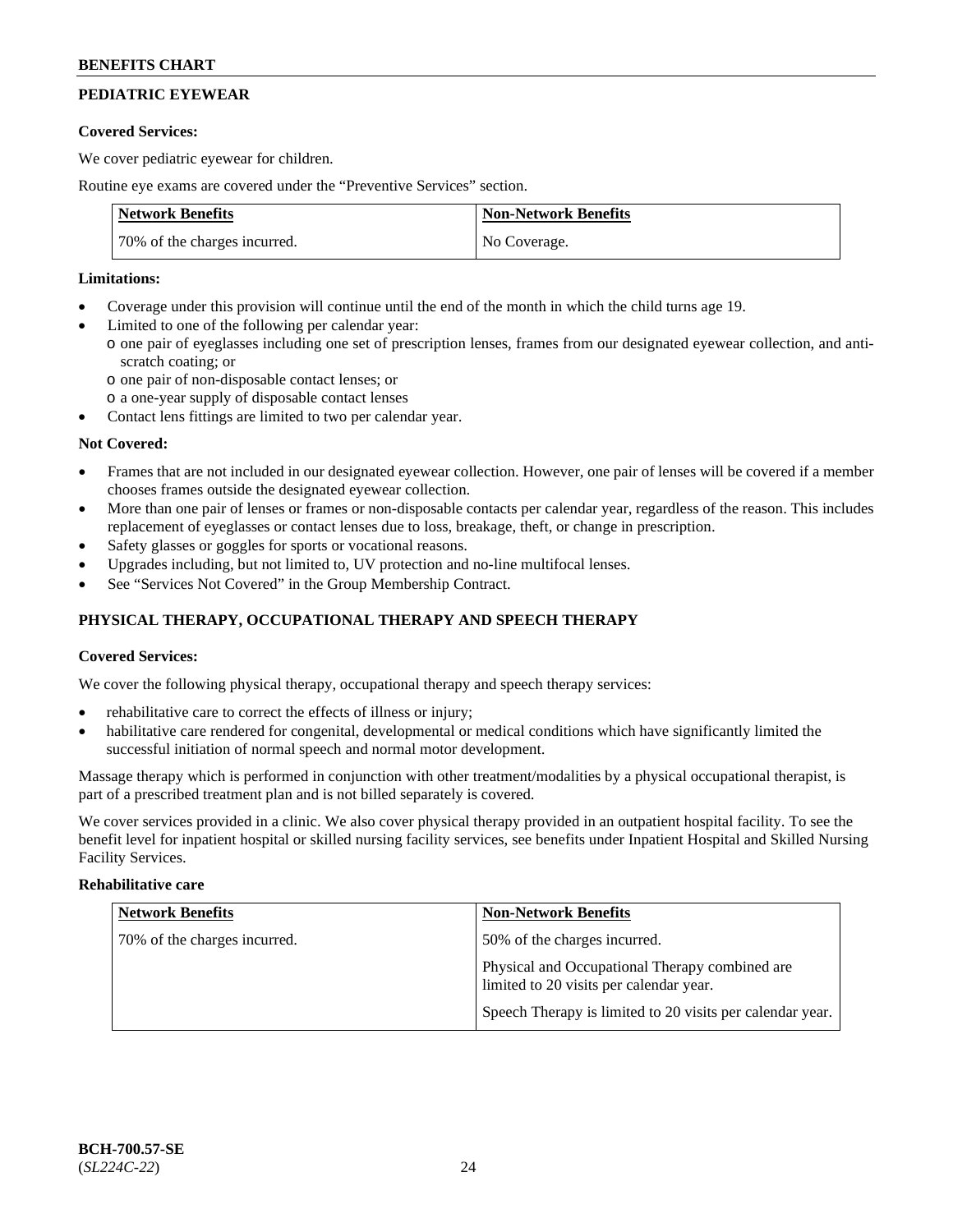### **Habilitative care**

| <b>Network Benefits</b>      | <b>Non-Network Benefits</b>                                                                       |
|------------------------------|---------------------------------------------------------------------------------------------------|
| 70% of the charges incurred. | 50% of the charges incurred.                                                                      |
|                              | Physical, Occupational and Speech Therapy combined<br>are limited to 20 visits per calendar year. |

#### **Not Covered:**

- Massage therapy for the purpose of comfort or convenience of the member.
- See "Services Not Covered" in the Group Membership Contract.

## **PORT WINE STAIN REMOVAL SERVICES**

#### **Covered Services:**

We cover port wine stain removal services.

| <b>Network Benefits</b>                                | <b>Non-Network Benefits</b>                                  |
|--------------------------------------------------------|--------------------------------------------------------------|
| Coverage level is same as corresponding Network        | Coverage level is same as corresponding Non-Network          |
| Benefit, depending on type of service provided such as | Benefit, depending on type of service provided, such as      |
| Office Visits for Illness or Injury, Inpatient or      | Office Visits for Illness or Injury, Inpatient or Outpatient |
| <b>Outpatient Hospital Services.</b>                   | Hospital Services.                                           |

### **Not Covered:**

See "Services Not Covered" in the Group Membership Contract.

## **PRE-DIABETES DISEASE MANAGEMENT PROGRAM**

### **Covered Services:**

If you meet our criteria for coverage, you may qualify for the Pre-diabetes Disease Management Program through Omada Health. The program covers group health coaching which focuses on weight loss, exercise, behavior modification and health education at select locations determined by the plan.

| <b>Network Benefits</b>                                     | <b>Non-Network Benefits</b> |
|-------------------------------------------------------------|-----------------------------|
| 100% of the charges incurred.<br>Deductible does not apply. | Not applicable.             |

### **Not Covered:**

See "Services Not Covered" in the Group Membership Contract.

## **PRESCRIPTION DRUG SERVICES**

### **Covered Services:**

We cover prescription drugs and medications that can be self-administered or are administered in a physician's office. We cover off-label use of formulary drugs to treat cancer if the drug is recognized for the treatment of cancer in any authoritative compendia used by the Medicare program.

We cover orally administered anticancer drugs at the applicable benefit level under outpatient drugs below. We are in compliance with Minnesota Statute 62A.3075 because we do not cover orally administered anticancer drugs under our specialty drug benefit.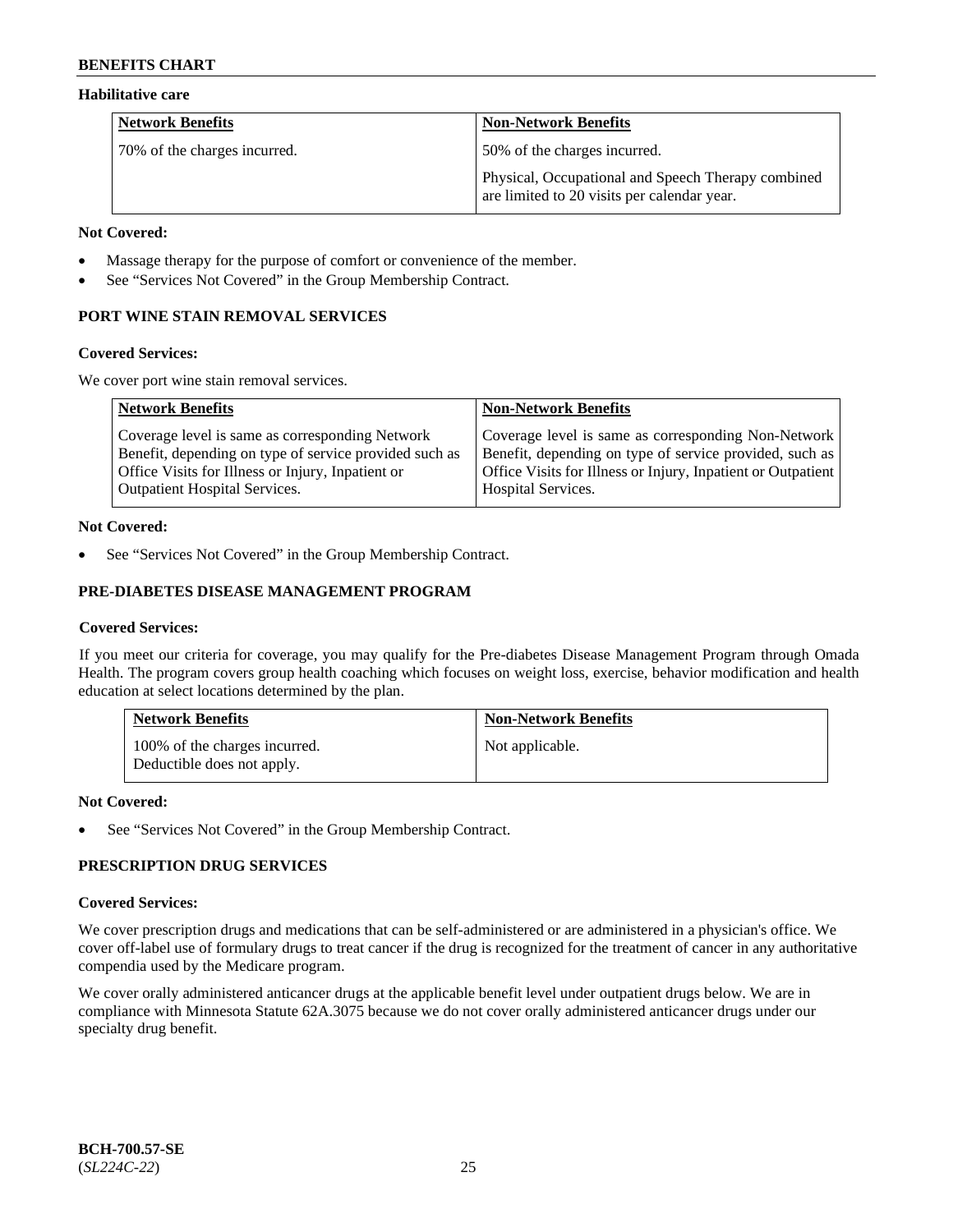We will refill a prescription for eye drops covered under this Benefits Chart if the member requests a refill and original prescription specified that additional quantities would be needed, providing the refill request does not exceed the quantities needed, and the following conditions are met:

- If the member requests a 30-day refill supply, the request must be made between 21 and 30 days of the later of (a) the original date that the prescription was distributed to the member or (b) the date that the most recent refill was distributed to the member; or
- If the member requests a 90-day refill supply, the request must be made between 75 and 90 days of the later of (a) the original date that the prescription was distributed to the member or (b) the date that the most recent refill was distributed to the member.

A licensed pharmacist may prescribe and dispense self-administered hormonal contraceptives, nicotine replacement medications, and opiate antagonists for the treatment of an acute opiate overdose in accordance with section 151.37, subdivision 14, 15, or 16, under the same terms of coverage that would apply had the prescription drug been prescribed by a licensed physician, physician assistant, or advanced practice nurse practitioner. If the plan excludes coverage for selfadministered hormonal contraceptives, they will not be covered under this provision.

#### **For Network Benefits, drugs and medications must be part of the formulary and obtained at a Network Pharmacy.**

#### **For Non-Network Benefits, drugs and medications must be part of the formulary.**

**See the Formulary definition for information on the Formulary Exception Process available to you.**

**If a member copayment is required, you must pay one member copayment for each 31-day supply, or portion thereof, unless otherwise indicated below.**

#### **Outpatient drugs (except as specified below)**

#### **Drugs on the Preventive Drug List**

| <b>Network Benefits</b>                                                                                                                            | <b>Non-Network Benefits</b>  |
|----------------------------------------------------------------------------------------------------------------------------------------------------|------------------------------|
| Generic formulary drugs from the Preventive Drug List<br>are covered at 100% of the charges incurred.                                              | 50% of the charges incurred. |
| Brand name formulary drugs from the Preventive Drug<br>List are covered at 100% of the charges incurred,<br>subject to a member copayment of \$60. |                              |
| In no event will your cost for a formulary insulin drug<br>exceed \$25.                                                                            |                              |
| Deductible does not apply.                                                                                                                         |                              |

#### **All other drugs**

| Network Benefits                                                                                | <b>Non-Network Benefits</b>  |
|-------------------------------------------------------------------------------------------------|------------------------------|
| All other formulary drugs are covered at 70% of the<br>charges incurred.<br>Deductible applies. | 50% of the charges incurred. |

**Cost-Sharing Limits for Insulin:** We are required to limit your cost-sharing on prescription insulin to no more than the net price of the prescription insulin drug. This requirement applies at the point of sale, including deductible payments and the costsharing amounts charged once the deductible is met.

**Cost-sharing.** This means a deductible payment, copayment, or coinsurance amount that you must pay for covered prescription insulin in accordance with the terms and conditions of this health plan.

**Net price.** This means our cost for prescription insulin, including any rebates or discounts received by or accrued directly or indirectly to us from a drug manufacturer or pharmacy benefit manager.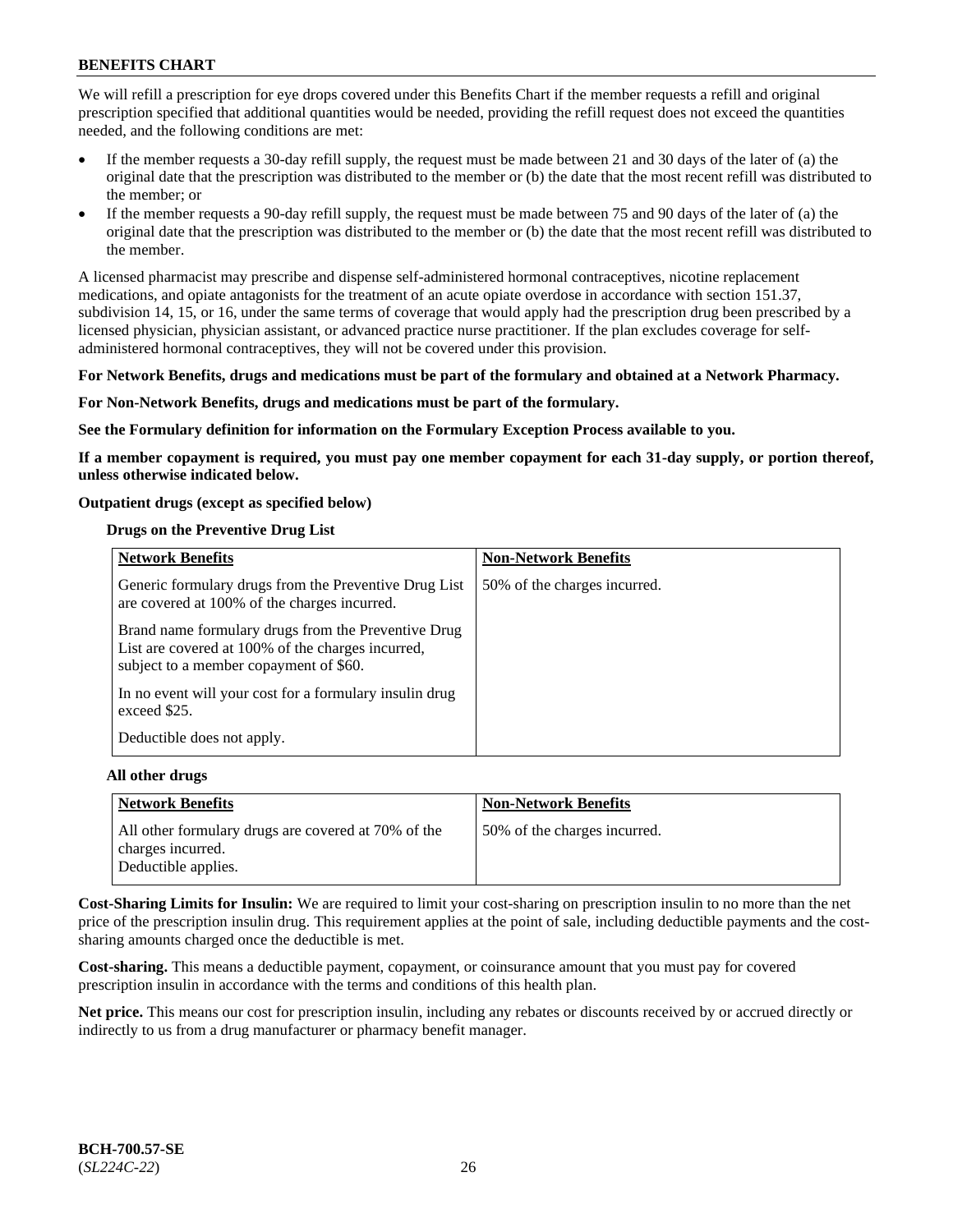## **Mail order drugs**

| <b>Network Benefits</b>                                                                                                                                                                   | <b>Non-Network Benefits</b>                                                                                                |
|-------------------------------------------------------------------------------------------------------------------------------------------------------------------------------------------|----------------------------------------------------------------------------------------------------------------------------|
| For your convenience, you may also get up to a 93-day<br>supply of outpatient formulary prescription drugs that<br>can be self-administered through the designated mail<br>order service. | See Network Mail Order Drugs benefit.<br>Mail order drugs are only available through the<br>designated mail order service. |
| Specialty Drugs are not available through the mail order<br>service.                                                                                                                      |                                                                                                                            |

## **Specialty Drugs that are self-administered**

| <b>Network Benefits</b>                                                                                                                    | <b>Non-Network Benefits</b> |
|--------------------------------------------------------------------------------------------------------------------------------------------|-----------------------------|
| 70% of the charges incurred.                                                                                                               | No Coverage.                |
| For Network Benefits, specialty drugs are limited to<br>drugs on the specialty drug list and must be obtained<br>from a designated vendor. |                             |

## **Drugs for the treatment of growth deficiency**

| <b>Network Benefits</b>                                                                                                                            | <b>Non-Network Benefits</b>  |
|----------------------------------------------------------------------------------------------------------------------------------------------------|------------------------------|
| 70% of the charges incurred.                                                                                                                       | 50% of the charges incurred. |
| For Network Benefits, growth deficiency drugs are<br>limited to drugs on the specialty drug list and must be<br>obtained from a designated vendor. |                              |

### **Tobacco cessation drugs are covered for all FDA – approved tobacco cessation drugs for a minimum of 90 days**

| <b>Network Benefits</b>                                     | Non-Network Benefits         |
|-------------------------------------------------------------|------------------------------|
| 100% of the charges incurred.<br>Deductible does not apply. | 50% of the charges incurred. |

## **Contraceptive drugs**

| <b>Network Benefits</b>                                                                                                                                        | <b>Non-Network Benefits</b>  |
|----------------------------------------------------------------------------------------------------------------------------------------------------------------|------------------------------|
| 100% of the charges incurred for formulary drugs.<br>Deductible does not apply.                                                                                | 50% of the charges incurred. |
| If a physician requests that a non-formulary<br>contraceptive drug be dispensed as written the drug will<br>be covered at 100%, not subject to the deductible. |                              |

**ACA preventive medications.** We cover preventive medications currently recommended by USPSTF with an A or B rating if they are prescribed by your medical provider and they are listed on our Commercial ACA Preventive Drug List. Preventive medications are subject to periodic review and modification. Changes would be effective in accordance with the federal rules and reflected in our current medical coverage criteria for preventive care services.

| Network Benefits                                            | <b>Non-Network Benefits</b>  |
|-------------------------------------------------------------|------------------------------|
| 100% of the charges incurred.<br>Deductible does not apply. | 50% of the charges incurred. |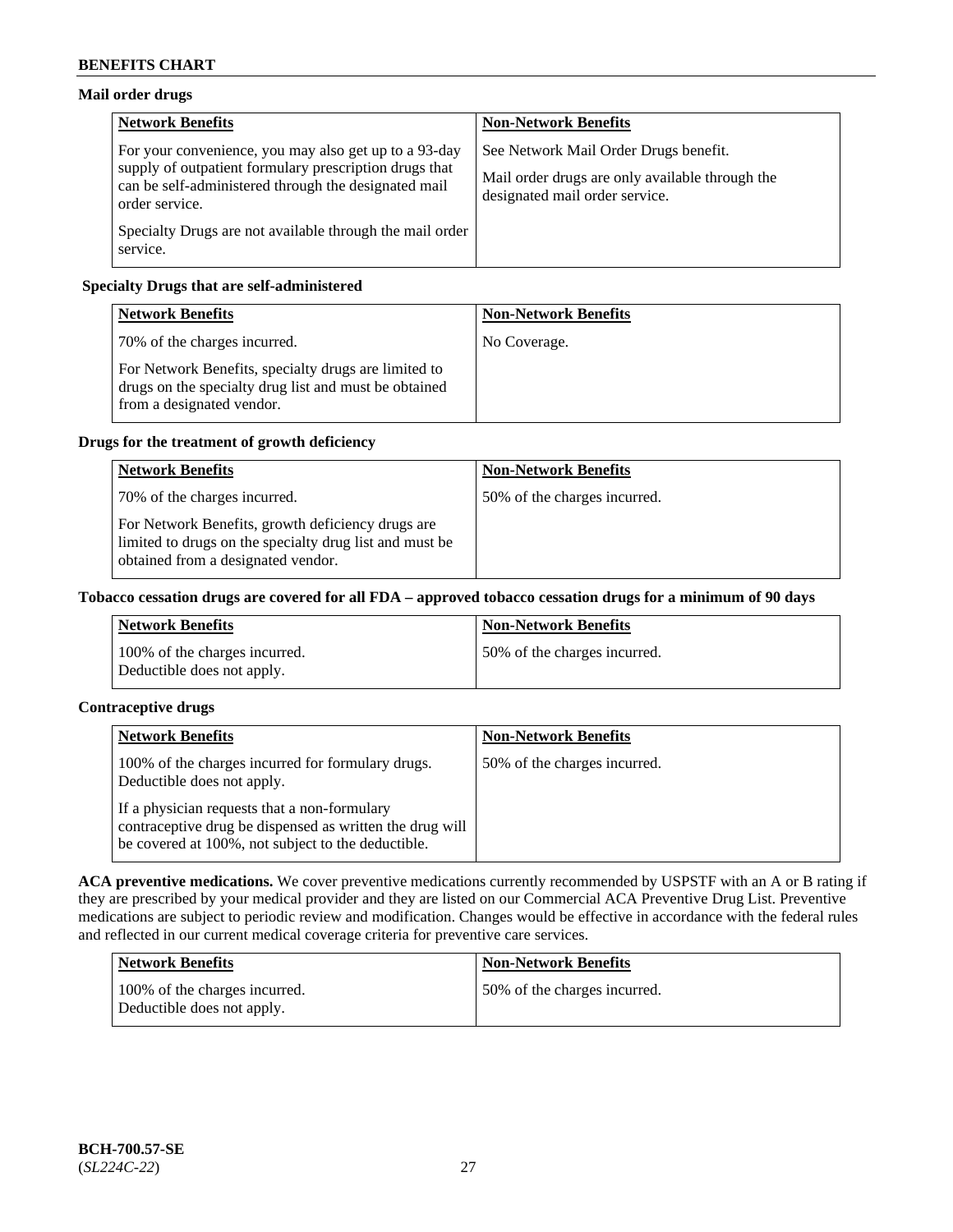### **Limitations:**

- Certain drugs may require prior authorization as indicated on the formulary. HealthPartners may require prior authorization for the drug and also the site where the drug will be provided. Certain drugs are subject to our utilization review process and quantity limits, as indicated on our formulary.
- Certain non-formulary drugs require prior authorization. In addition, certain drugs may be subject to any quantity limits applied as part of our trial program. The trial drug program applies to new prescriptions for certain drugs which have high toxicity, low tolerance, high costs and/or high potential for waste. Trial drugs are indicated on the formulary and/or the Specialty Drug List. Your first fill of a trial drug may be limited to less than a month supply. If the drug is well tolerated and effective, you will receive the remainder of your first month supply.
- If a member requests a brand name drug when there is a generic equivalent, the brand name drug will be covered up to the charge that would apply to the generic drug, minus any required copayment. If a physician requests that a brand name drug be dispensed as written, and we determine the brand name drug is medically necessary, the drug will be paid at the Outpatient Drugs benefit.
- We may require members to try over-the-counter (OTC) drug alternatives before approving more costly formulary prescription drugs.
- Unless otherwise specified in the "Prescription Drug Services" section, you may receive up to a 31-day supply per prescription.
- A 93-day supply will be covered and dispensed only at pharmacies that participate in our extended day supply program
- New prescriptions to treat certain chronic conditions are limited to a 31-day supply.
- No more than a 31-day supply of Specialty Drugs will be covered and dispensed at a time, unless it's a manufacturer supplied drug that cannot be split that supplies the member with more than a 31-day supply.
- The member copayment for a drug will not exceed the cost of the drug.

## **Not Covered:**

- Replacement of prescription drugs, medications, equipment and supplies due to loss, damage or theft.
- Nonprescription (over the counter) drugs or medications, including, but not limited to, vitamins, supplements, homeopathic remedies, and non-FDA approved drugs unless listed on the formulary and prescribed by a physician or legally authorized health care provider under applicable state and federal law. We cover off-label use of drugs to treat cancer as specified in the "Prescription Drug Services" section of this Benefits Chart. This exclusion does not include over-the-counter contraceptives for women as allowed under the Affordable Care Act when the member obtains a prescription for the item. In addition, if the member obtains a prescription, this exclusion does not include aspirin to prevent cardiovascular disease for men and women of certain ages; folic acid supplements for women who may become pregnant; fluoride chemoprevention supplements for children without fluoride in their water source; and iron supplements for children ages 6-12 months who are at risk of anemia.
- Drugs on the Excluded Drug List. The Excluded Drug List includes select drugs within a therapy class that are not eligible for coverage. This includes drugs that may be excluded for certain indications. However, you may request coverage for a drug on the Excluded Drug List by requesting an exception to the formulary under the formulary exception process described in the definition of formulary in this Benefits Chart. The Excluded Drug List is available at [healthpartners.com](http://www.healthpartners.com/)
- Drugs that are newly approved by the FDA until they are reviewed and approved by HealthPartners Pharmacy and Therapeutics Committee. However, you may request coverage for a drug that is newly approved by the FDA by requesting an exception to the formulary under the formulary exception process described in the definition of formulary in the Benefits Chart.
- All drugs used for sexual dysfunction.
- Fertilty drugs.
- Medical cannabis.
- Medical devices approved by the FDA will not be covered under the "Prescription Drug Services" section unless they are on our formulary. Covered medical devices are generally submitted and reimbursed under your medical benefits.
- See "Services Not Covered" in the Group Membership Contract.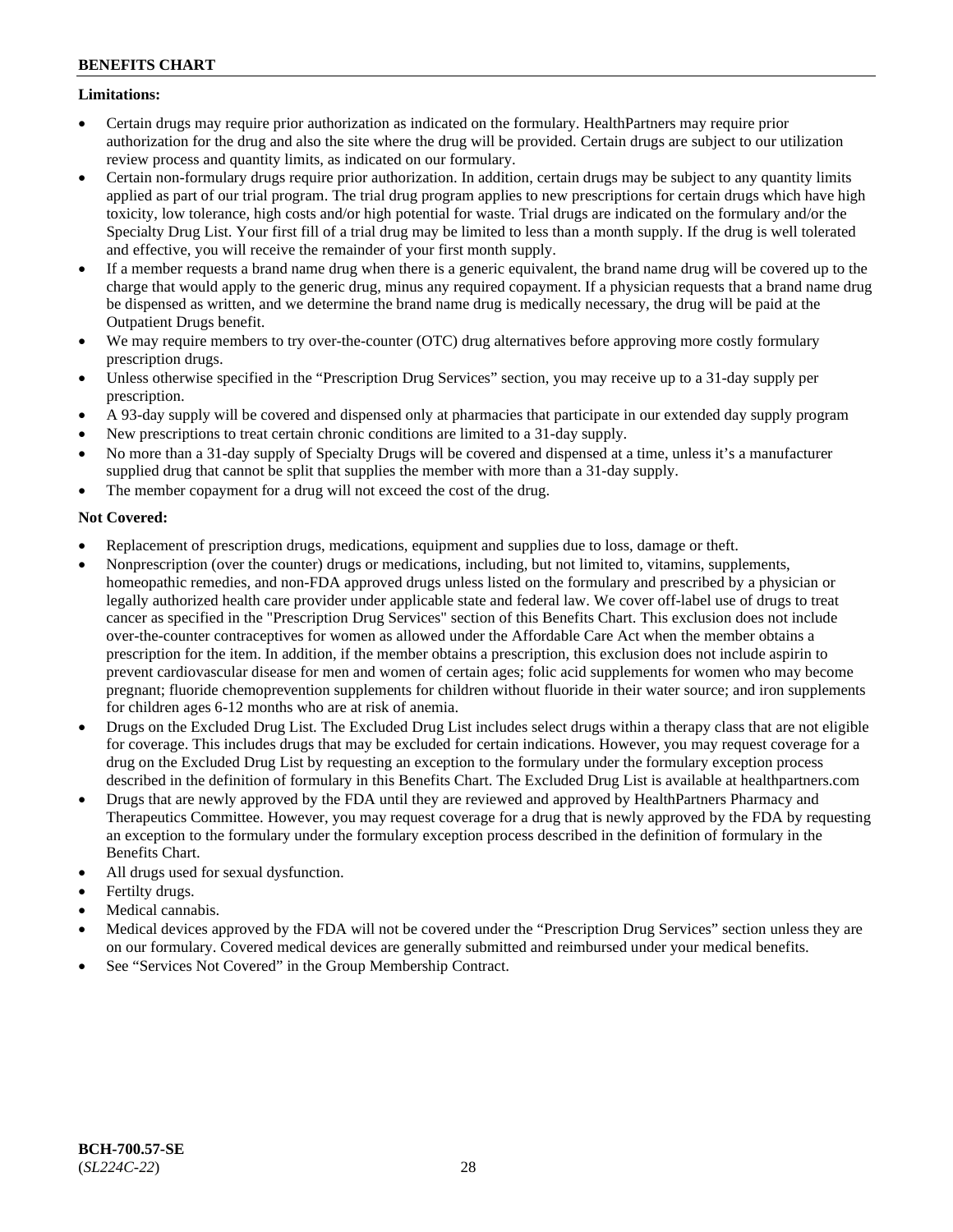## **PREVENTIVE SERVICES**

### **Applicable Definitions:**

**Routine Preventive Services** are routine healthcare services that include screenings, check-ups and counseling to prevent illness, disease or other health problems before symptoms occur.

**Diagnostic Services** are services to help a provider understand your symptoms, diagnose illness and decide what treatment may be needed. They may be the same services that are listed as preventive services, but they are being used as diagnostic services. Your provider will determine if these services are preventive or diagnostic. These services are not preventive if received as part of a visit to diagnose, manage or maintain an acute or chronic medical condition, illness or injury. When that occurs, unless otherwise indicated below, standard deductibles, copayments or coinsurance apply.

### **Covered Services:**

We cover preventive services that meet any of the requirements under the Affordable Care Act (ACA) shown in the bulleted items below. These preventive services are covered at 100% under the network benefits with no deductible, copayments or coinsurance. (If a preventive service is not required by the ACA and it is covered at a lower benefit level or if a group qualifies for an exemption or accommodation for certain benefits under the ACA, it will be specified below). Preventive benefits mandated under the ACA are subject to periodic review and modification. Changes would be effective in accordance with the federal rules. Preventive services mandated by the ACA include:

- Evidence-based items or services that have in effect a rating of A or B in the current recommendations of the United States Preventive Services Task Force with respect to the individual;
- Immunizations for routine use in children, adolescents, and adults that have in effect a recommendation from the Advisory Committee on Immunization Practices of the Centers for Disease Control and Prevention with respect to the individual;
- With respect to infants, children, and adolescents, evidence-informed preventive care and screenings provided for in comprehensive guidelines supported by the Health Resources and Services Administration; and
- With respect to women, preventive care and screenings provided for in comprehensive guidelines supported by the Health Resources and Services Administration.

Covered services are based on established medical policies, which are subject to periodic review and modification by the medical or dental directors. These medical policies (medical coverage criteria) are available by calling Member Services, or logging on to your "*my*HealthPartners" account at [healthpartners.com.](http://www.healthpartners.com/)

A complete list of preventive care services recommended under the U.S. Preventive Task Force (USPSTF) is available online at [uspreventiveservicestaskforce.org/Page/Name/uspstf-a-and-b-recommendations.](https://www.uspreventiveservicestaskforce.org/Page/Name/uspstf-a-and-b-recommendations-by-date/)

HHS: [healthcare.gov/coverage/preventive-care-benefits](https://www.healthcare.gov/coverage/preventive-care-benefits/)

CDC: [cdc.gov/vaccines/schedules/index.html](https://www.cdc.gov/vaccines/schedules/index.html)

### **ACA and state mandated preventive services are covered as follows:**

**Routine health exams and periodic health assessments.** A physician or health care provider will counsel you as to how often health assessments are needed based on age, sex and health status. This includes screening for tobacco use, at least two tobacco cessation attempts per year (for those who use tobacco products), all FDA approved tobacco cessation medications including over-the-counter drugs (as shown in the "Prescription Drug Services" Section) and at least four counseling sessions of at least ten minutes each for tobacco cessation.

| <b>Network Benefits</b>                                     | <b>Non-Network Benefits</b>  |
|-------------------------------------------------------------|------------------------------|
| 100% of the charges incurred.<br>Deductible does not apply. | 50% of the charges incurred. |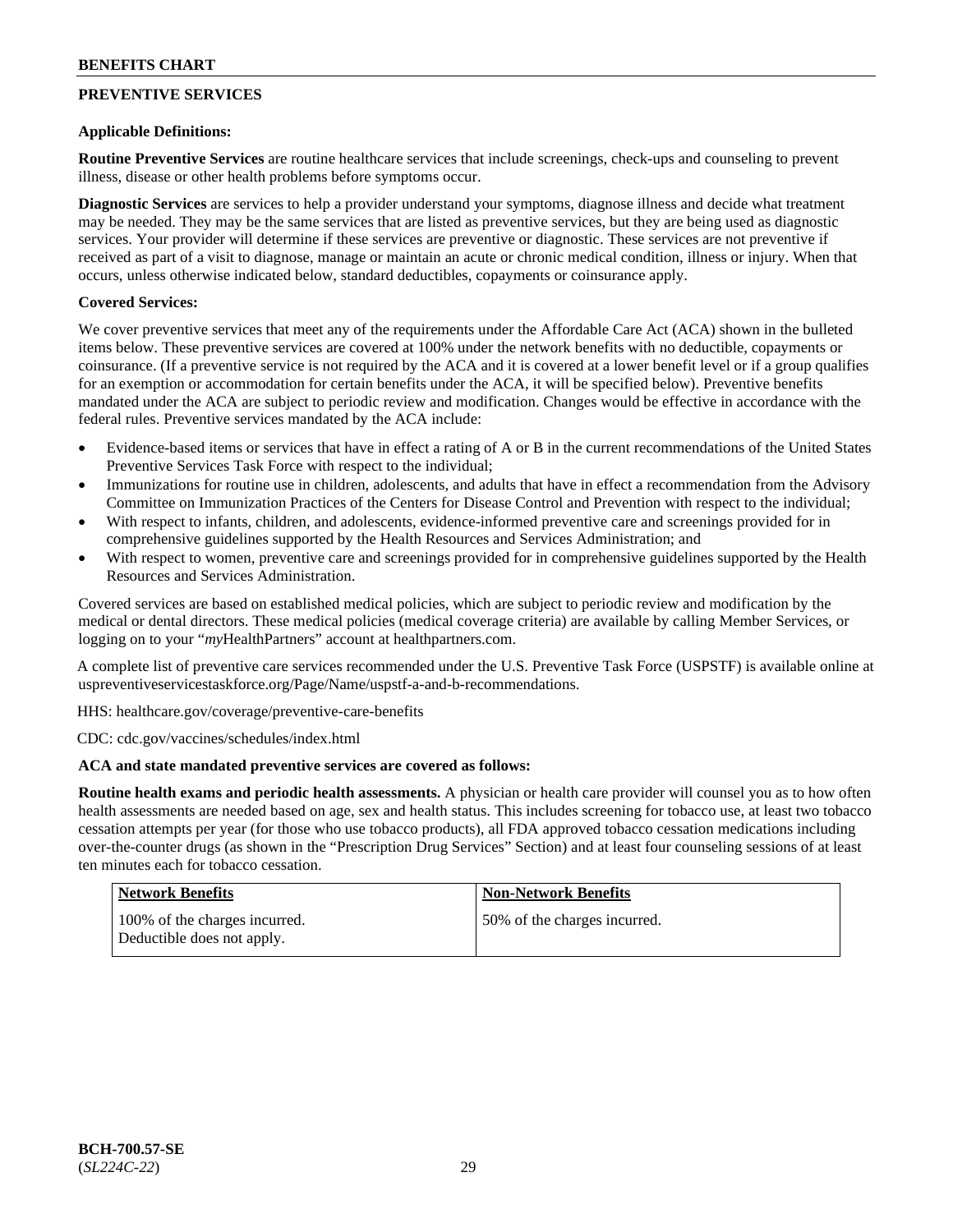**Child health supervision services**. This includes pediatric preventive services, such as fluoride chemoprevention for children without fluoride in their water source, newborn screenings, appropriate immunizations, developmental assessments and laboratory services appropriate to the age of the child from birth to 72 months, and appropriate immunizations until the end of the month in which the child turns 19, as defined by the Standards of Child Health Care issued by the American Academy of Pediatrics. We cover at least five child health supervision visits from birth to 12 months, three child health supervision visits from 12 months to 24 months, once a year from 24 months to 72 months.

| Network Benefits                                            | <b>Non-Network Benefits</b>  |
|-------------------------------------------------------------|------------------------------|
| 100% of the charges incurred.<br>Deductible does not apply. | 50% of the charges incurred. |

**Routine prenatal care and exams.** This includes the comprehensive package of medical and psychosocial support provided throughout a pregnancy, including risk assessment, serial surveillance, prenatal education, and use of specialized skills and technology when needed, as defined by Standards for Obstetric-Gynecologic Services issued by the American College of Obstetricians and Gynecologists.

| Network Benefits                                            | <b>Non-Network Benefits</b>  |
|-------------------------------------------------------------|------------------------------|
| 100% of the charges incurred.<br>Deductible does not apply. | 50% of the charges incurred. |

**Routine postnatal care.** This includes health exams, assessments, education and counseling relating to the period immediately after childbirth

| Network Benefits                                            | <b>Non-Network Benefits</b>  |
|-------------------------------------------------------------|------------------------------|
| 100% of the charges incurred.<br>Deductible does not apply. | 50% of the charges incurred. |

**Routine screening procedures for cancer.** This includes colorectal screening, digital rectal examinations, or other cancer screenings recommended by the USPSTF with an A or B rating. Women's preventive health services below describes additional routine screening procedures for cancer.

| Network Benefits                                            | <b>Non-Network Benefits</b>  |
|-------------------------------------------------------------|------------------------------|
| 100% of the charges incurred.<br>Deductible does not apply. | 50% of the charges incurred. |

**Professional voluntary family planning services.** This includes services to prevent or delay a pregnancy, including counseling and education. Services must be provided by a licensed provider.

| <b>Network Benefits</b>                                     | <b>Non-Network Benefits</b> |
|-------------------------------------------------------------|-----------------------------|
| 100% of the charges incurred.<br>Deductible does not apply. | See Network Benefits.       |

#### **Adult immunizations**

| Network Benefits                                            | <b>Non-Network Benefits</b>  |
|-------------------------------------------------------------|------------------------------|
| 100% of the charges incurred.<br>Deductible does not apply. | 50% of the charges incurred. |

**Women's preventive services.**This includes mammograms\*, screenings for cervical cancer (pap smears), breast pumps, human papillomavirus (HPV) testing; counseling for sexually transmitted infections, counseling and screening for human immunodeficiency virus (HIV), and all FDA approved contraceptive methods as prescribed by a doctor, sterilization procedures, education and counseling (see the "Prescription Drug Services" section for coverage of oral contraceptive drugs). For women whose family history is associated with an increased risk for BRCA1 or BRCA2 gene mutations, we cover genetic counseling and BRCA screening without cost sharing, if appropriate and as determined by a physician

**\***Preventive mammogram screening includes digital breast tomosynthesis (3D mammograms) for members at risk for breast cancer.

**BCH-700.57-SE** (*SL224C-22*) 30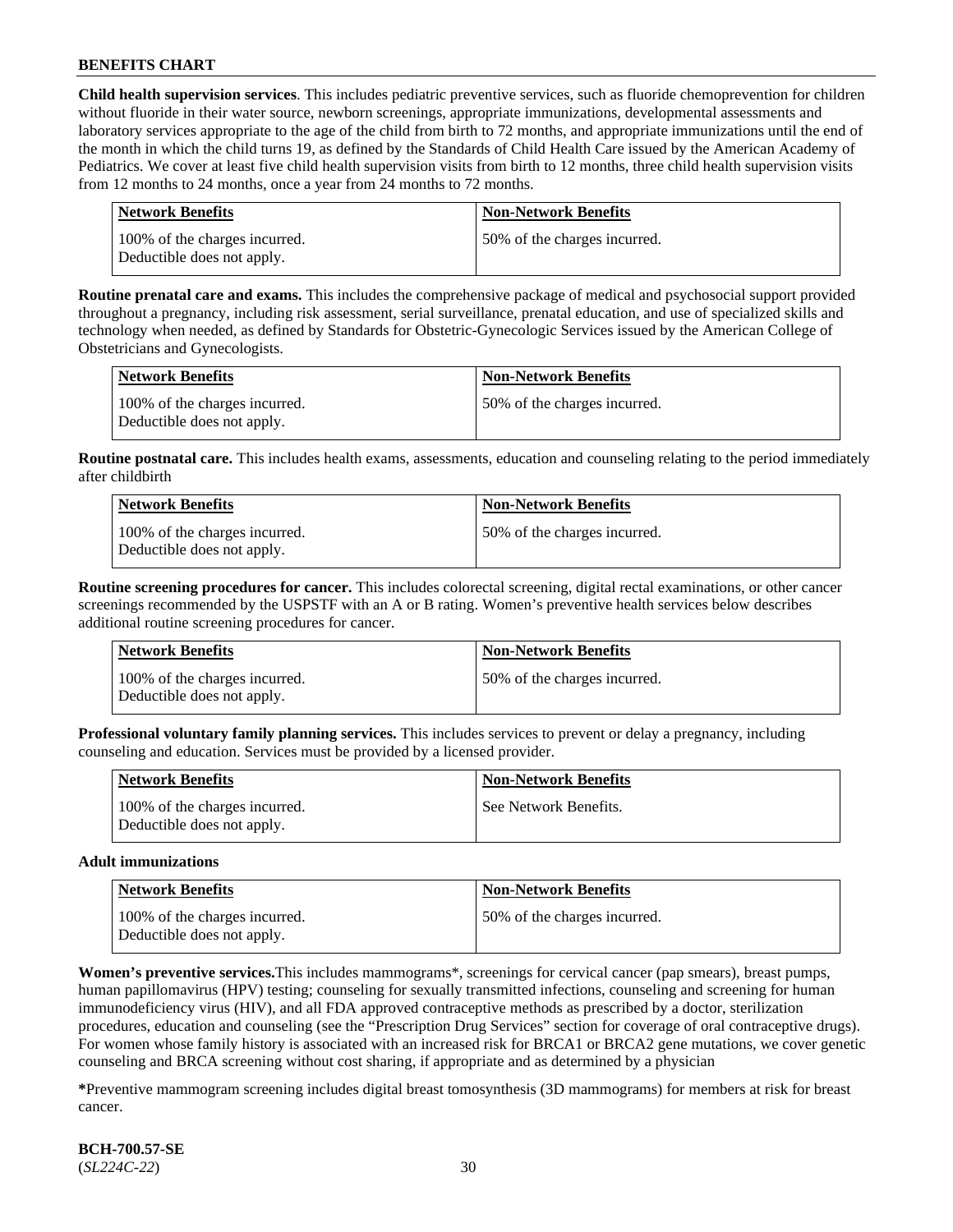"At risk for breast cancer" means: (1) having a family history with one or more first- or second-degree relatives with breast cancer; (2) testing positive for BRCA1 or BRCA2 mutations; (3) having heterogeneously dense breasts or extremely dense breasts based on the Breast Imaging Reporting and Data System established by the American College of Radiology; or (4) having a previous diagnosis of breast cancer.

| Network Benefits                                            | <b>Non-Network Benefits</b>  |
|-------------------------------------------------------------|------------------------------|
| 100% of the charges incurred.<br>Deductible does not apply. | 50% of the charges incurred. |

**Obesity screening and management.** We cover obesity screening and counseling for all ages during a routine preventive care exam. If you are age 18 or older and have a body mass index of 30 or more, we also cover intensive obesity management to help you lose weight. Your primary care doctor can coordinate these services.

| <b>Network Benefits</b>                                     | <b>Non-Network Benefits</b>  |
|-------------------------------------------------------------|------------------------------|
| 100% of the charges incurred.<br>Deductible does not apply. | 50% of the charges incurred. |

#### **In addition to any ACA or state mandated preventive services referenced above, we cover the following eligible services:**

#### **Routine eye and hearing exams**

| <b>Network Benefits</b>                                     | <b>Non-Network Benefits</b>  |
|-------------------------------------------------------------|------------------------------|
| 100% of the charges incurred.<br>Deductible does not apply. | 50% of the charges incurred. |

**Ovarian cancer surveillance tests for women who are at risk.** "At risk for ovarian cancer" means (1) having a family history that includes any of the following: one or more first-degree or second-degree relatives with ovarian cancer, clusters of female relatives with breast cancer or nonpolyposis colorectal cancer; or (2) testing positive for BRCA1 or BRCA2 mutations. "Surveillance tests for ovarian cancer" means annual screening using: CA-125 serum tumor marker testing, transvaginal ultrasound, pelvic examination or other proven ovarian cancer screening tests currently being evaluated by the federal Food and Drug Administration or by the National Cancer Institute.

| <b>Network Benefits</b>                                                                                                                                                                                                          | <b>Non-Network Benefits</b>                                                                                                                                                                                                          |
|----------------------------------------------------------------------------------------------------------------------------------------------------------------------------------------------------------------------------------|--------------------------------------------------------------------------------------------------------------------------------------------------------------------------------------------------------------------------------------|
| Coverage level is same as corresponding Network<br>Benefit, depending on type of service provided, such<br>as Diagnostic Imaging Services, Laboratory Services<br>Office Visits for Illness or Injury or Preventive<br>Services. | Coverage level is same as corresponding Non-Network<br>Benefit, depending on type of service provided, such as<br>Diagnostic Imaging Services, Laboratory Services<br>Office Visits for Illness or Injury or Preventive<br>Services. |
|                                                                                                                                                                                                                                  |                                                                                                                                                                                                                                      |

**Peak flow meters for members diagnosed with asthma.** Must be prescribed by a licensed provider.

| <b>Network Benefits</b>                                     | <b>Non-Network Benefits</b>  |
|-------------------------------------------------------------|------------------------------|
| 100% of the charges incurred.<br>Deductible does not apply. | 50% of the charges incurred. |

**Glucose meters prescribed by a licensed provider** (other than continuous glucose monitoring systems which are covered under the section "Diabetic Equipment and Supplies")

| <b>Network Benefits</b>                                                                        | <b>Non-Network Benefits</b>  |
|------------------------------------------------------------------------------------------------|------------------------------|
| 100% of the charges incurred.<br>Deductible does not apply.                                    | 50% of the charges incurred. |
| Glucose meters are limited to meters on the formulary<br>and must be obtained from a pharmacy. |                              |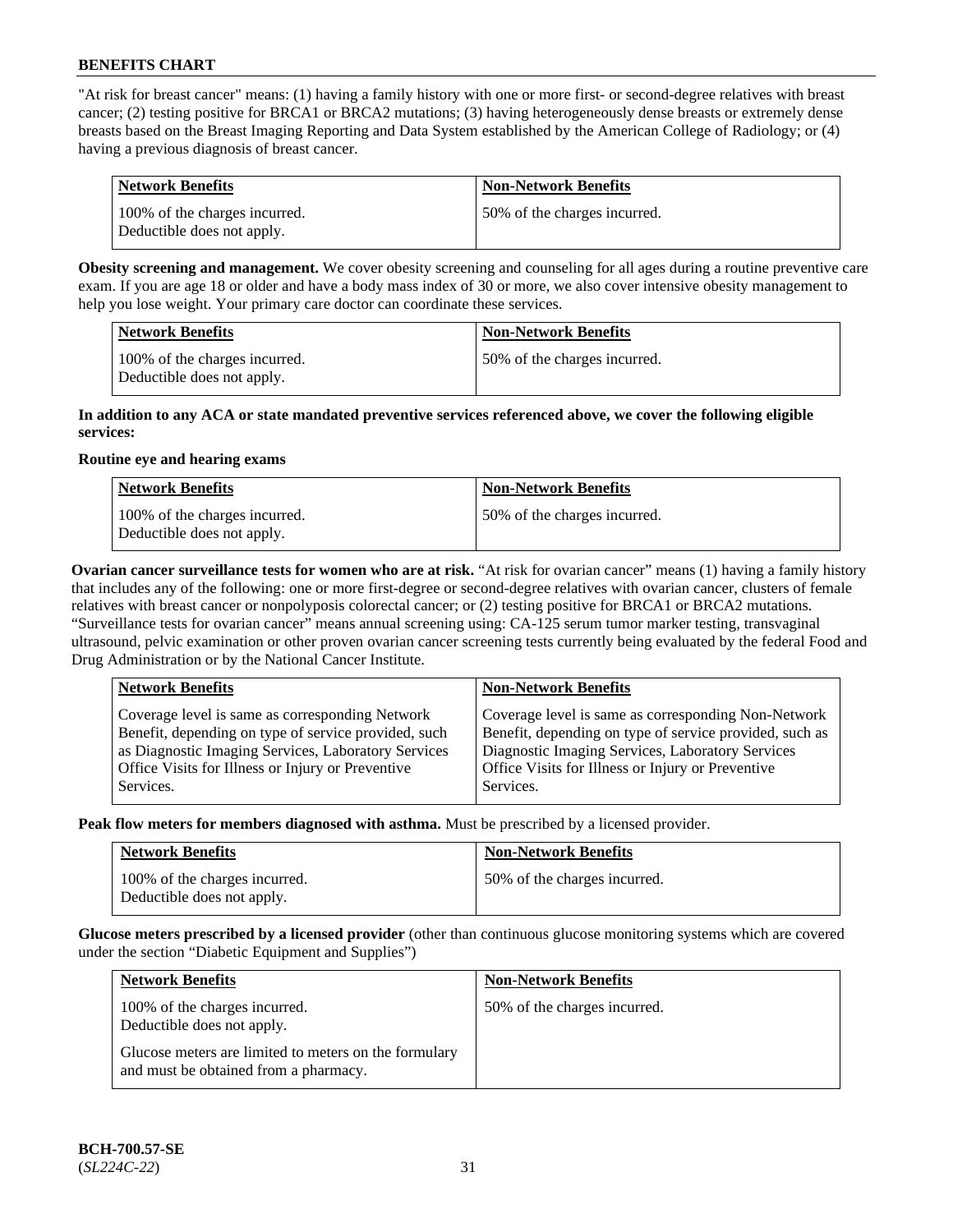### **Retinopathy screening for members diagnosed with diabetes**

| <b>Network Benefits</b>                                     | <b>Non-Network Benefits</b>  |
|-------------------------------------------------------------|------------------------------|
| 100% of the charges incurred.<br>Deductible does not apply. | 50% of the charges incurred. |

#### **Hemoglobin A1C testing for members diagnosed with diabetes**

| <b>Network Benefits</b>                                     | <b>Non-Network Benefits</b>  |
|-------------------------------------------------------------|------------------------------|
| 100% of the charges incurred.<br>Deductible does not apply. | 50% of the charges incurred. |

#### **International normalized ratio (INR) testing for members diagnosed with liver disease and/or bleeding disorders**

| <b>Network Benefits</b>                                     | <b>Non-Network Benefits</b>  |
|-------------------------------------------------------------|------------------------------|
| 100% of the charges incurred.<br>Deductible does not apply. | 50% of the charges incurred. |

#### **Low-density lipoprotein (LDL) testing for members diagnosed with heart disease**

| <b>Network Benefits</b>                                     | <b>Non-Network Benefits</b>  |
|-------------------------------------------------------------|------------------------------|
| 100% of the charges incurred.<br>Deductible does not apply. | 50% of the charges incurred. |

#### **Limitations:**

• Services are not preventive if received as part of a visit to diagnose, manage or maintain an acute or chronic medical condition, illness or injury. When that occurs, unless otherwise indicated above, standard deductibles, copayments or coinsurance apply.

### **Not Covered:**

See "Services Not Covered" in the Group Membership Contract.

## **SPECIFIED NON-NETWORK SERVICES**

### **Covered Services:**

We cover the following services when you elect to receive them from a non-network provider, at the same level of coverage we provide when you elect to receive the services from a network provider:

- Voluntary family planning of the conception and bearing of children.
- The provider visit(s) and test(s) necessary to make a diagnosis of infertility.
- Testing and treatment of sexually transmitted diseases (other than HIV).
- Testing for AIDS or other HIV-related conditions.

| <b>Network Benefits</b>                                                                                                                            | <b>Non-Network Benefits</b>                    |
|----------------------------------------------------------------------------------------------------------------------------------------------------|------------------------------------------------|
| Coverage level is same as corresponding Network<br>Benefit, depending on type of service provided, such as<br>Office Visits for Illness or Injury. | See Network Benefits for the services covered. |

### **Not Covered:**

See "Services Not Covered" in the Group Membership Contract.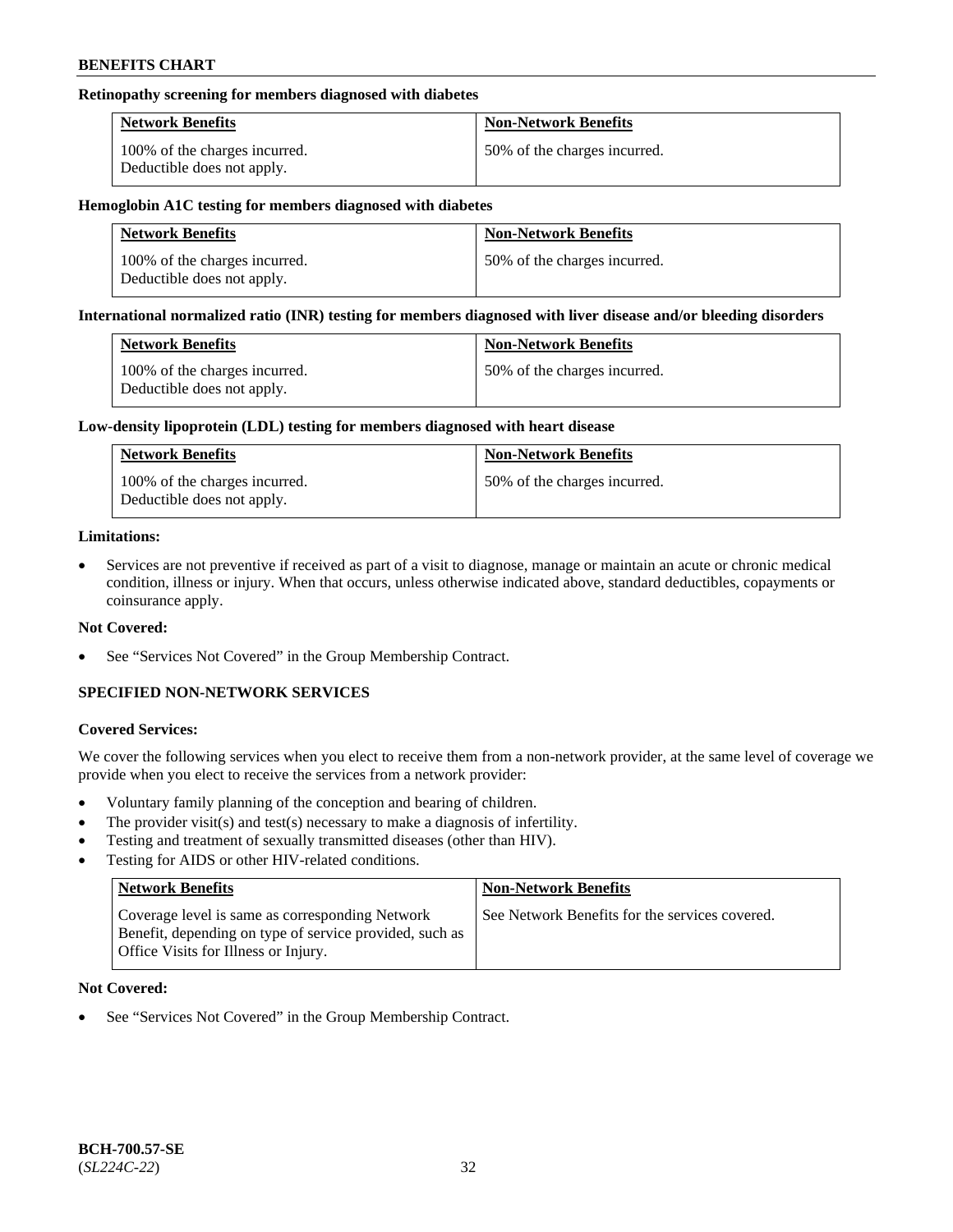## **TELEHEALTH/TELEMEDICINE SERVICES**

#### **Definitions:**

**Telehealth, Telemedicine, or Virtual Care.** This is a means of communication between a health care professional and a patient. This includes the use of secure electronic information, imaging, and communication technologies, including:

- interactive audio or audio-video
- interactive audio with store-and-forward technology
- chat-based and email-based systems
- physician-to-physician consultation
- patient education
- data transmission
- data interpretation
- digital diagnostics (algorithm-enabled diagnostic support)
- digital therapeutics (the use of personal health devices and sensors, either alone or in combination with conventional drug therapies, for disease prevention and management)

#### Services can be delivered:

Synchronously: the patient and health care professional are engaging with one another at the same time; or Asynchronously: the patient and health care professional engage with each other at different points in time.

**Telephone Visits.** Live, synchronous, interactive encounters over the telephone between a patient and a healthcare provider.

**E-visit or chat-based visits.** Asynchronous online or mobile app encounters to discuss a patient's personal health information, vital signs, and other physiologic data or diagnostic images. The healthcare provider reviews and delivers a consultation, diagnosis, prescription or treatment plan after reviewing the patient's visit information.

**Virtuwell<sup>®</sup>**. This is an online service for you to receive a diagnosis and treatment for certain conditions, such as a cold, flu, ear pain and sinus infections. You may access the Virtuwell website at [virtuwell.com.](https://www.virtuwell.com/)

**Video Visits.** Live, synchronous, interactive encounters using secure web-based video between a patient and a healthcare provider.

#### **Covered Services:**

The Plan covers the following methods of receiving care for services that would be eligible under the Plan if the service were provided in person.

#### **Scheduled telephone visits**

| Network Benefits             | <b>Non-Network Benefits</b>  |
|------------------------------|------------------------------|
| 70% of the charges incurred. | 50% of the charges incurred. |

#### **E-visits**

#### **Access to online care through Virtuwell at [virtuwell.com](https://www.virtuwell.com/)**

| <b>Network Benefits</b>       | <b>Non-Network Benefits</b> |
|-------------------------------|-----------------------------|
| 100% of the charges incurred. | Not Applicable.             |

#### **All other E-visits**

| <b>Network Benefits</b>      | <b>Non-Network Benefits</b>  |
|------------------------------|------------------------------|
| 70% of the charges incurred. | 50% of the charges incurred. |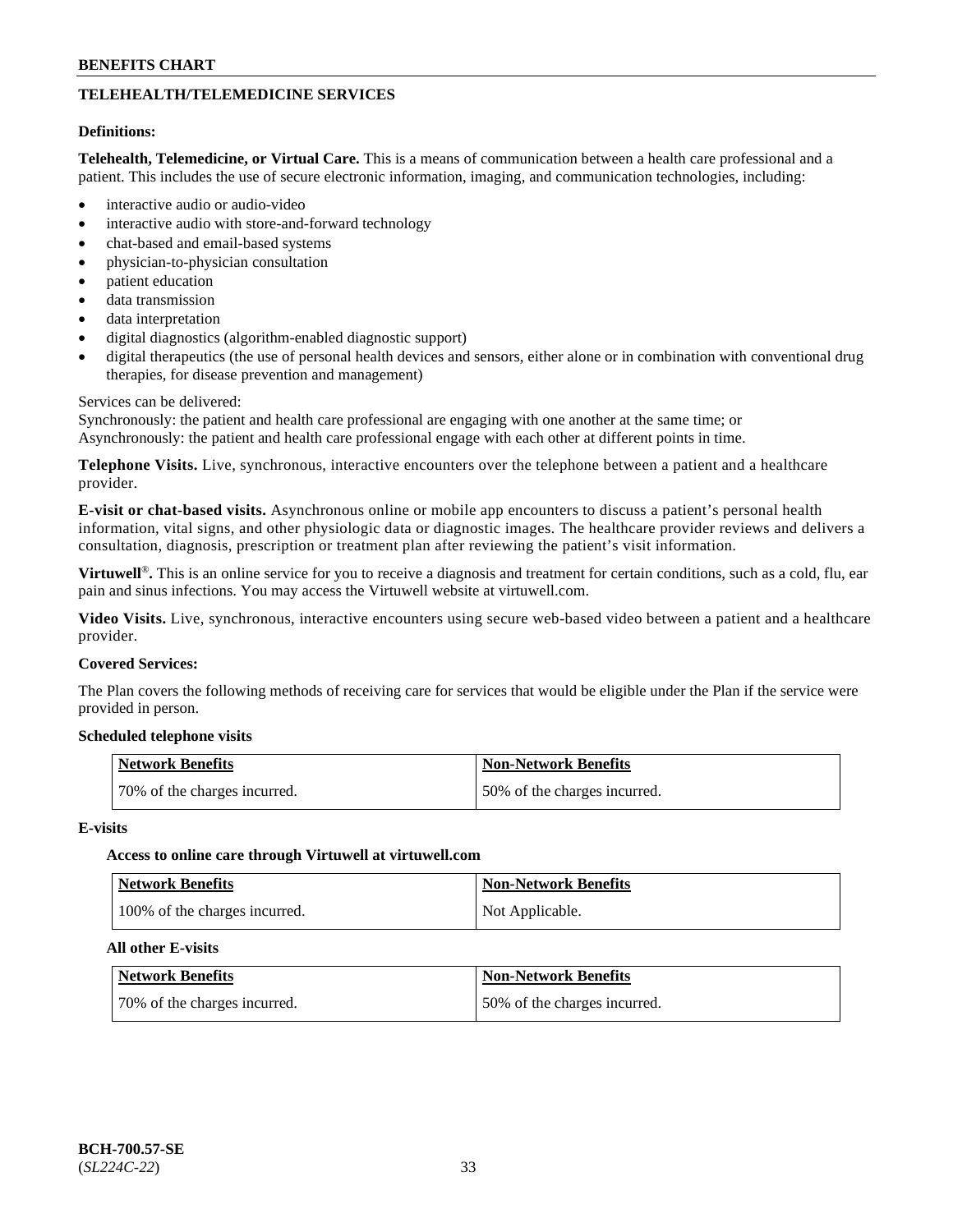#### **Video visits**

| <b>Network Benefits</b>                                | <b>Non-Network Benefits</b>                            |
|--------------------------------------------------------|--------------------------------------------------------|
| Coverage level is same as corresponding Network        | Coverage level is same as corresponding Non-Network    |
| Benefit, depending upon type of service provided, such | Benefit, depending upon type of service provided, such |
| as Office Visits for Illness or Injury.                | as Office Visits for Illness or Injury.                |

### **Not Covered:**

See "Services Not Covered" in the Group Membership Contract.

## **TRANSPLANT SERVICES**

### **Applicable Definitions:**

**Autologous.** This is when the source of cells is from the individual's own marrow or stem cells.

**Allogeneic.** This is when the source of cells is from a related or unrelated donor's marrow or stem cells.

**Autologous Bone Marrow Transplant.** This is when the bone marrow is harvested from the individual and stored. The patient undergoes treatment which includes tumor ablation with high-dose chemotherapy and/or radiation. The bone marrow is reinfused (transplanted).

**Allogeneic Bone Marrow Transplant.** This is when the bone marrow is harvested from the related or unrelated donor and stored. The patient undergoes treatment which includes tumor ablation with high-dose chemotherapy and/or radiation. The bone marrow is reinfused (transplanted).

**Autologous/Allogeneic Stem Cell Support.** This is a treatment process that includes stem cell harvest from either bone marrow or peripheral blood, tumor ablation with high-dose chemotherapy and/or radiation, stem cell reinfusion, and related care. Autologous/allogeneic bone marrow transplantation and high dose chemotherapy with peripheral stem cell rescue/support are considered to be autologous/allogeneic stem cell support.

**Designated Transplant Center.** This is any health care provider, group or association of health care providers designated by us to provide services, supplies or drugs for specified transplants for our members.

**Transplant Services.** This is transplantation (including retransplants) of the human organs or tissue listed below, including all related post-surgical treatment and drugs and multiple transplants for a related cause. Transplant services do not include other organ or tissue transplants or surgical implantation of mechanical devices functioning as a human organ, except surgical implantation of an FDA approved Ventricular Assist Device (VAD) or total artificial heart, functioning as a temporary bridge to heart transplantation.

Prior authorization is required prior to consultation to support coordination of care and benefits.

### **Covered Services:**

We cover eligible transplant services (as defined above) while you are covered under this Benefits Chart. Transplants that will be considered for coverage are limited to the following:

- Kidney transplants for end-stage disease.
- Cornea transplants for end-stage disease.
- Heart transplants for end-stage disease.
- Lung transplants or heart/lung transplants for: (1) primary pulmonary hypertension; (2) Eisenmenger's syndrome; (3) endstage pulmonary fibrosis; (4) alpha 1 antitrypsin disease; (5) cystic fibrosis; and (6) emphysema.
- Liver transplants for: (1) biliary atresia in children; (2) primary biliary cirrhosis; (3) post-acute viral infection (including hepatitis A, hepatitis B antigen e negative and hepatitis C) causing acute atrophy or post-necrotic cirrhosis; (4) primary sclerosing cholangitis; (5) alcoholic cirrhosis; and (6) hepatocellular carcinoma.